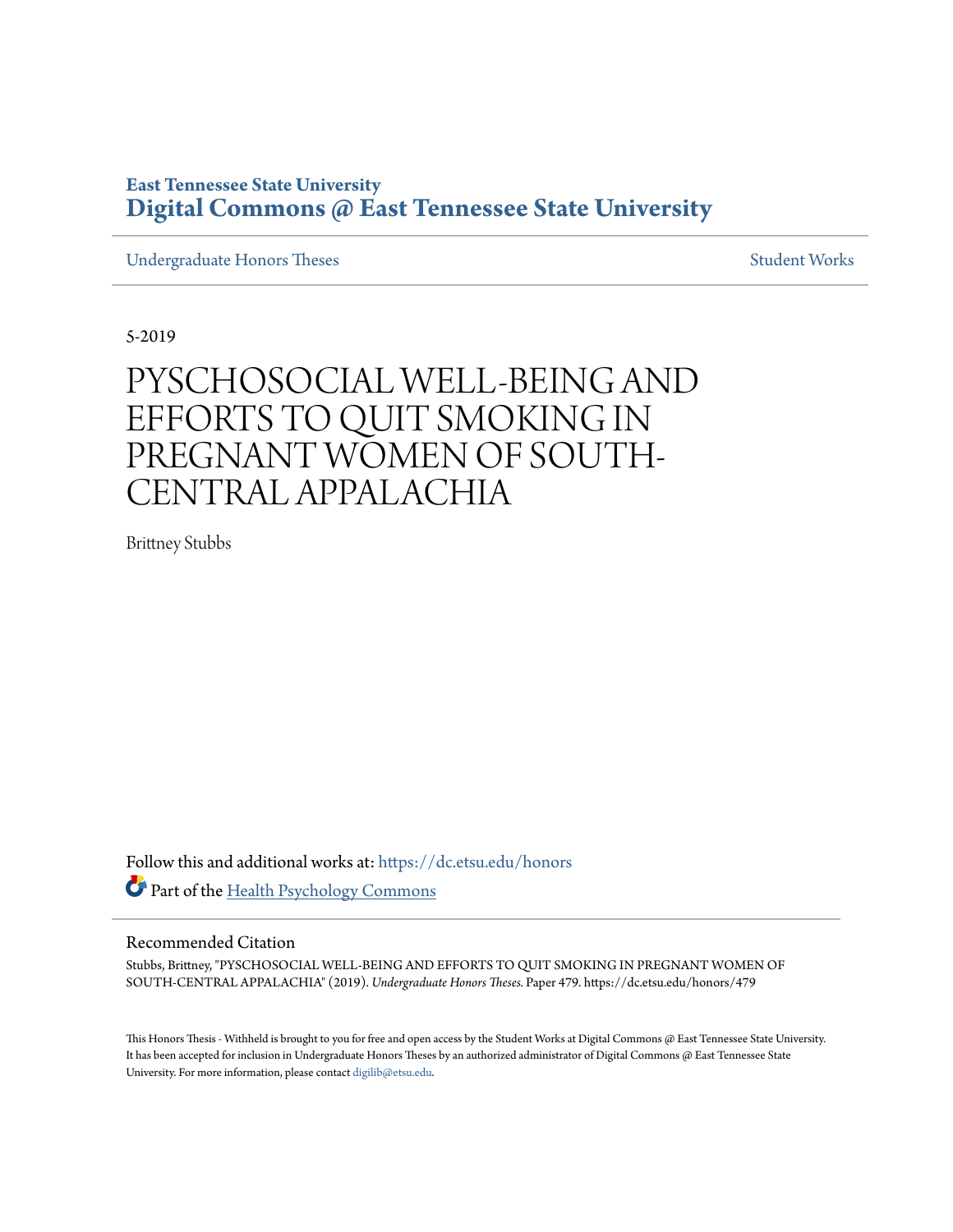Psychosocial Well-Being and Efforts to Quit Smoking

in Pregnant Women of South-Central Appalachia

A thesis

presented in partial fulfillment

of the requirement for the Department of Psychology

University Honors Scholar Program

and

the Department of Allied Health Sciences

Nutrition Honors-in-Discipline Program at

East Tennessee State University

**Brittney Stubbs** Date

Andrea Clements, PhD, Mentor Date

William Clark, PhD, Reader Date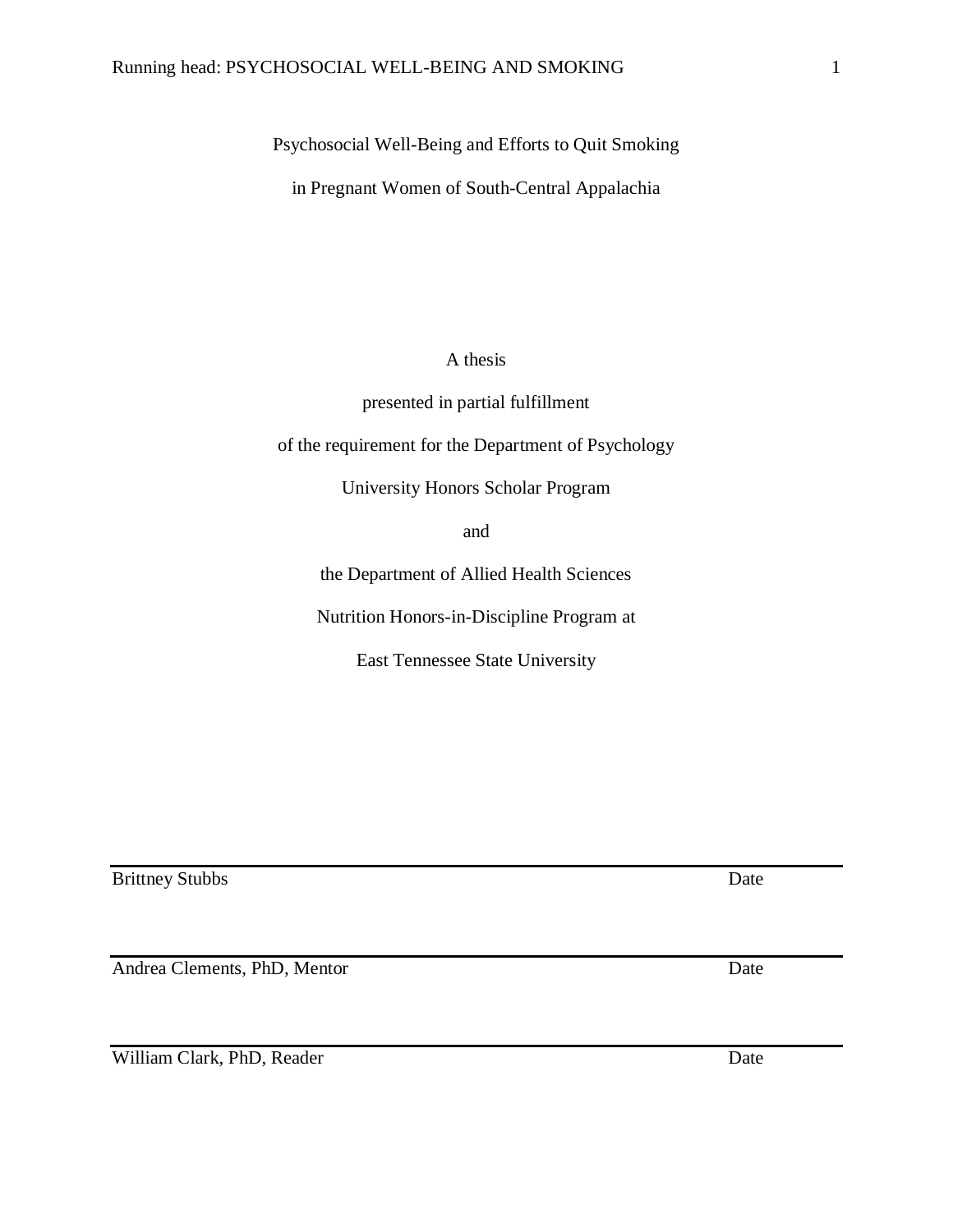## **Abstract**

A sample of 1,031 pregnant women from five prenatal practices participated in Tennessee Intervention for Pregnant Smokers (TIPS), an expanded 5A's (Ask, Advise, Assess, Assist, Arrange) program. Stress, self-esteem, depressive symptoms, and disordered eating were hypothesized to differ among three groups: pregnant women who never smoked, pregnant women who smoked but quit prior to birth, and pregnant women who smoked and did not quit prior to birth. Smokers who quit were lower in stress and higher in self-esteem than those who did not quit. Non-smokers were lowest in stress and depression, and highest in selfesteem. These findings may lead to improved intervention programs and reduction of adverse health effects in children born to mothers who smoke.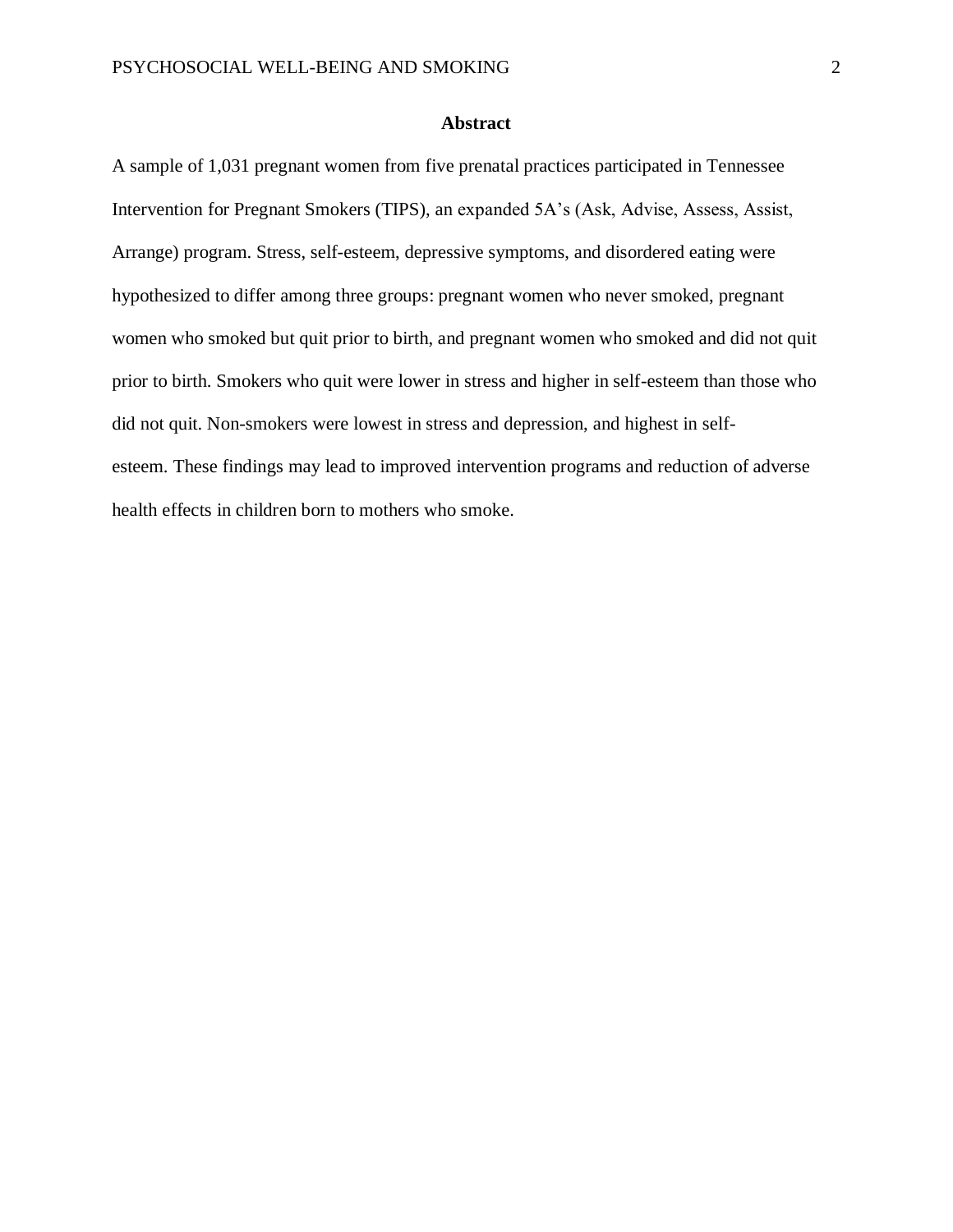# **Acknowledgements**

I would like to thank and acknowledge the following for guidance and support throughout the

course of this project:

Andrea D. Clements, PhD

Valerie M. Hoots, MA

I would also like to thank Beth Bailey, PhD, for allowing me to work with the TIPS data.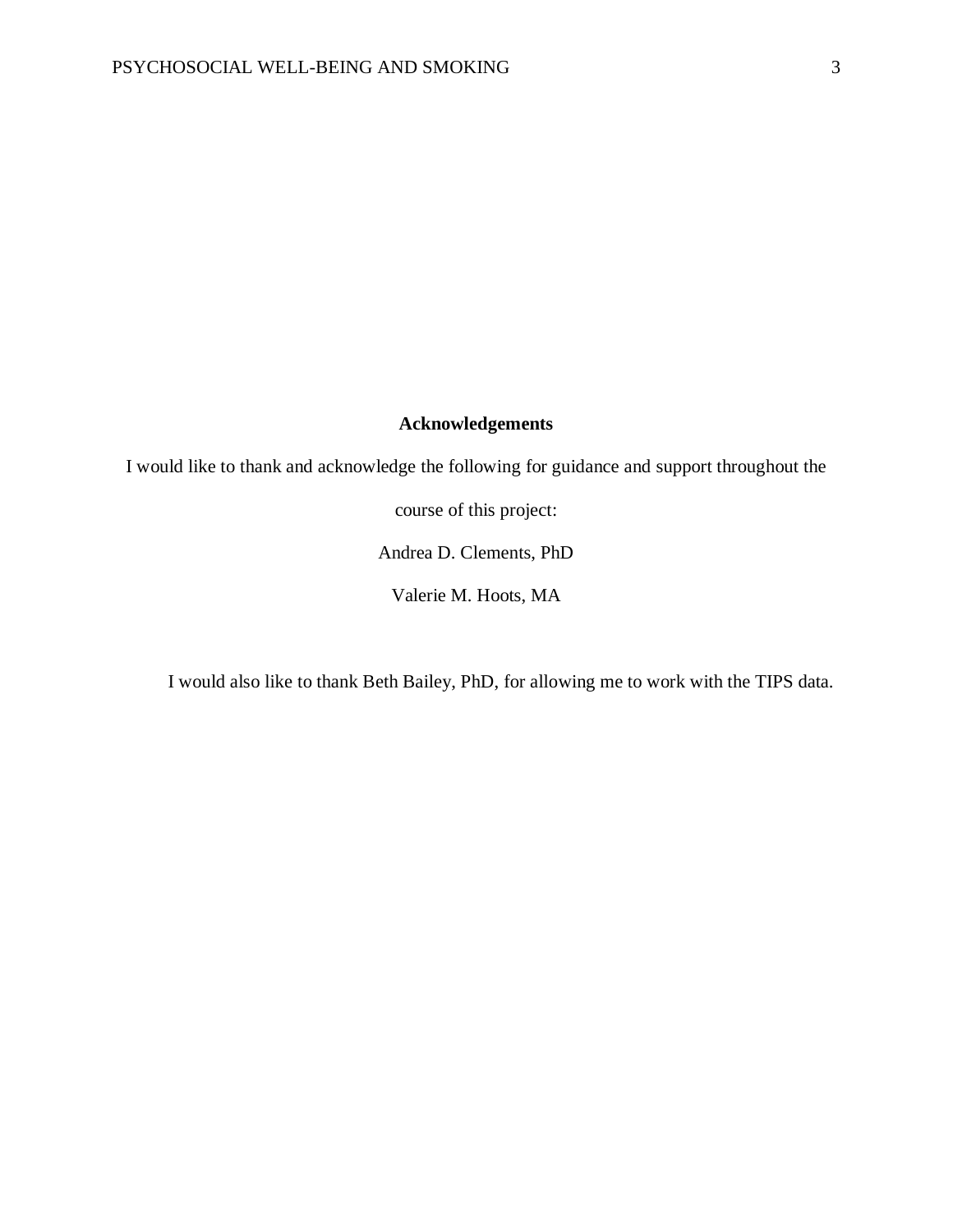# **Table of Contents**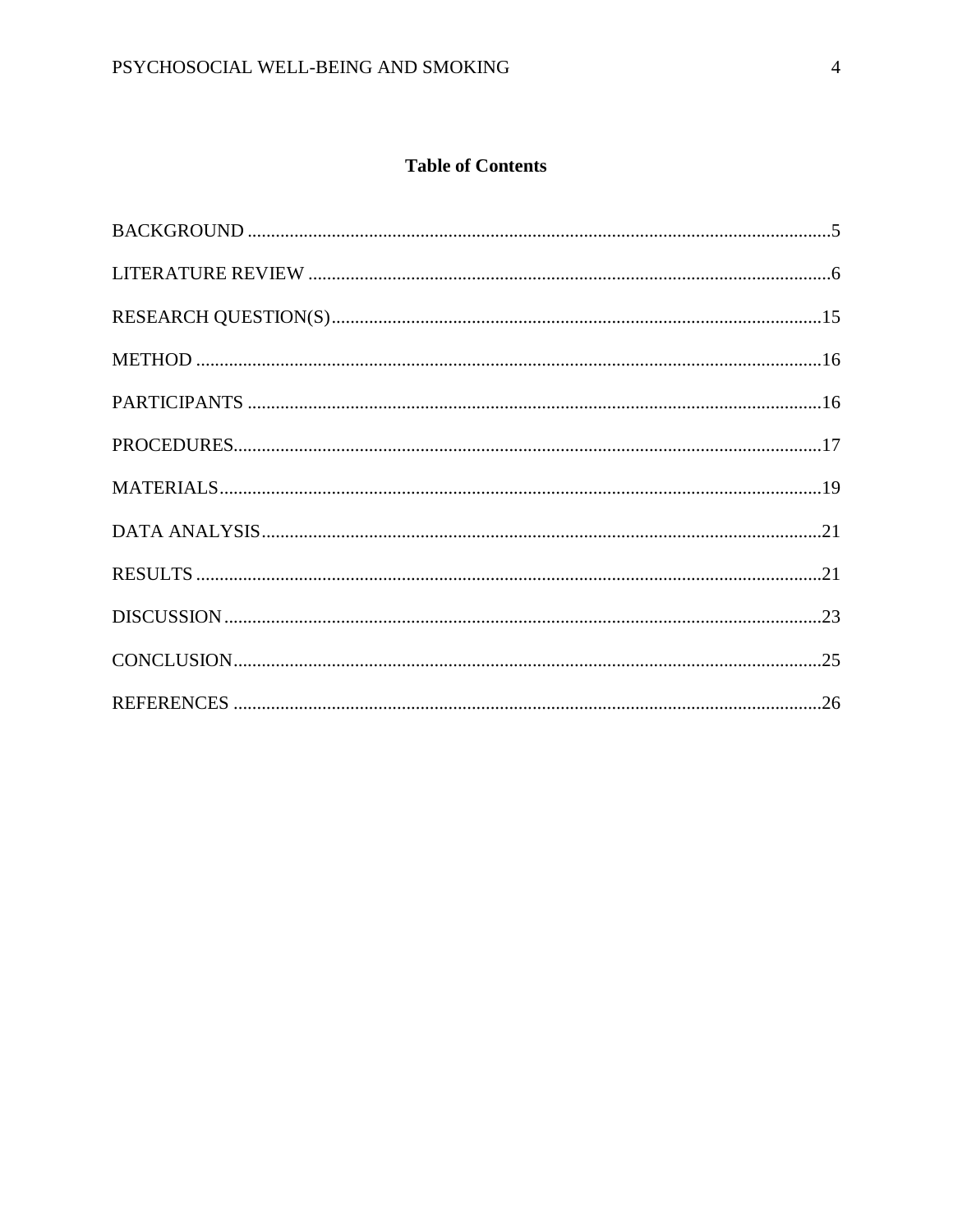Psychosocial Well-Being and Efforts to Quit Smoking in Pregnant Women of South-Central Appalachia

The purpose of the Tennessee Intervention for Pregnant Smokers (TIPS) study was to implement an intervention program to help pregnant smokers in South-Central Appalachia quit smoking before giving birth. The current study analyzed TIPS participant scores on psychosocial and disordered eating instruments.

#### **Background**

Smoking during pregnancy can be dangerous to the health of the unborn fetus and has been extensively researched (Bailey, 2015; Floyd, Rimer, Giovino, Mullen, & Sullivan, 1993; "Smoking during pregnancy," 2015; "Tobacco use and pregnancy," 2017). According to the Centers for Disease Control and Prevention (CDC), smoking during pregnancy can increase the likelihood of miscarriage and birth defects, disrupt the flow of oxygen and nutrients through the placenta, and cause premature low birth weight babies ("Tobacco use and pregnancy," 2017). Unfortunately, pregnant women continue to participate in this hazardous behavior, and some populations have significantly higher rates of smoking during pregnancy than others, such as women living in the Appalachian region and earning incomes that fall below poverty level (Bailey, 2015; Fang et al., 2004). Rates of women who smoke during pregnancy in Central and Southern Appalachia range from 25%-49%, reaching a level more than triple the national average (Bailey, 2015). Not surprisingly, rates of pre-term birth and low birth weight in Central and Southern Appalachia are also higher than the national average (Bailey, 2015). Pregnant women who already smoke can positively impact the life and health of their child by quitting the habit before delivery ("Smoking during pregnancy", 2015; "Tobacco use and pregnancy", 2017). In the TIPS study, women who were no longer smoking at delivery had infants with higher birth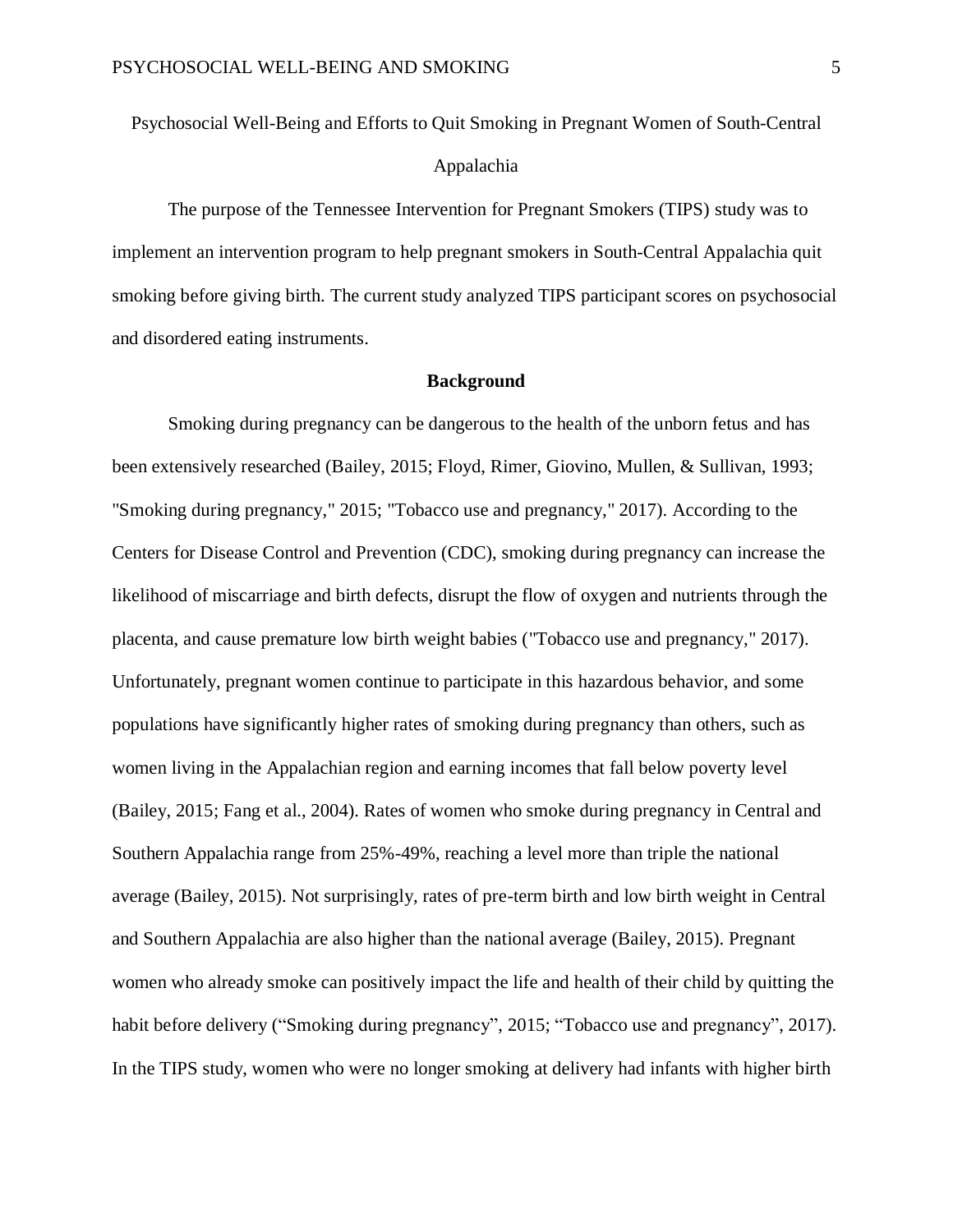weights, shorter hospital stays, and lower risk of neonatal mortality compared to the pregnant women who did not quit smoking (Bailey, 2015).

Clearly, smoking while pregnant endangers the fetus. Therefore, the TIPS study aimed to develop and implement an intervention program in South-Central Appalachia. As mentioned previously, rates of smoking during pregnancy are far above the national average in Central and Southern Appalachia, particularly among impoverished women (Bailey, 2015). The TIPS program achieved its purpose of smoking cessation for a large portion of participants, though more than half of the women did not quit smoking before delivery. Specifically, 45.4% of pregnant women in the study were nonsmokers, 22% quit smoking prior to delivery, and 32.6% did not quit smoking prior to delivery. Of the women who smoked, approximately 40% quit smoking prior to delivery and the remaining 60% of pregnant smokers did not quit smoking before delivery. What makes the women who quit smoking different from those who did not? If insight can be provided into this question, then subsequent intervention programs can be modified and targeted to help more pregnant women in Appalachia quit smoking – resulting in increased infant health and decreased complications upon delivery. Research and results on the overall effectiveness of the intervention have been published in the journal *Health Education and Behavior* (Bailey, 2015).

# **Literature Review**

Some research has been done on the relationship between smoking, psychosocial factors, and disordered eating; however, most research focuses on the relationships among a select few instruments, such as smoking status and stress, and is often conducted among adolescent populations. Additional research on the relationships among psychosocial factors, disordered eating, and smoking during pregnancy is needed in order to develop more effective intervention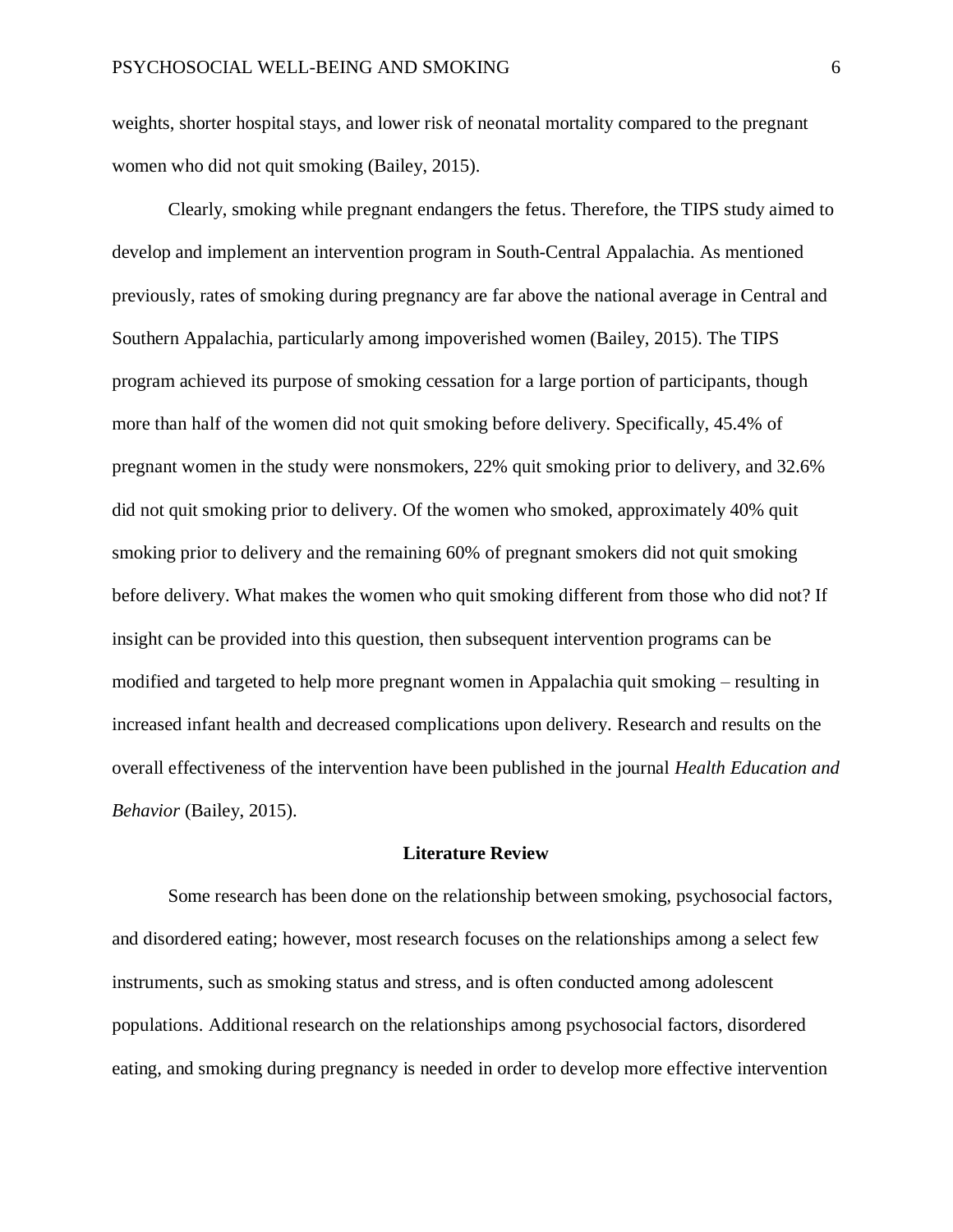programs for pregnant smokers. The relationship between smoking and psychosocial factors in pregnant women can easily become blurred because pregnancy itself initiates feelings and experiences that otherwise would not occur. For example, stress increases the likelihood of preterm births and other adverse fetal outcomes (Peacock, Bland, & Anderson, 1995). The process of quitting smoking can increase an individual's stress, so it makes sense that women with already high levels of stress would not successfully quit smoking (Fink, 2010). Current research supports a correlation between stress and smoking, but little mention is made of this relationship in pregnant women. Stress alone has been related to preterm birth and low birth weight infants (Copper et al., 1996). Research exploring the biological effects of nicotine on the body not only support smoking as a coping mechanism for stress, it also suggests that quitting smoking may increase stress levels due to nicotine withdrawal (Parrott, 1995; Silverstein, 1982). Moreover, research has concluded that the calm many smokers receive from the habit is due to relief from nicotine withdrawal as opposed to an inherent calming effect for stress (Silverstein, 1982). This is significant because it frames smoking and stress as a cycle: once one starts smoking, stress increases between cigarettes as nicotine depletes in the body, so he/she smokes to alleviate the stress of deprivation (Parrott, 1995; Silverstein, 1982). Pregnant women who quit smoking near the beginning of their term had "lower levels of stress and depressive symptoms than baseline smokers" (Ludman et al., 2000, p. 21). Research on strategies to prevent postpartum relapse of smoking reports that women who quit smoking during pregnancy and then relapsed identified stress as a major contributor to their relapse (Fang et al., 2004).

Individuals who smoke often do so with the expectation that stress, anxiety, and other negative emotions will be alleviated (Brandon & Baker, 1991; Copeland, Brandon, & Quinn, 1995; Steptoe, 2007). Smoking is often reported as a coping mechanism to reduce stress, and a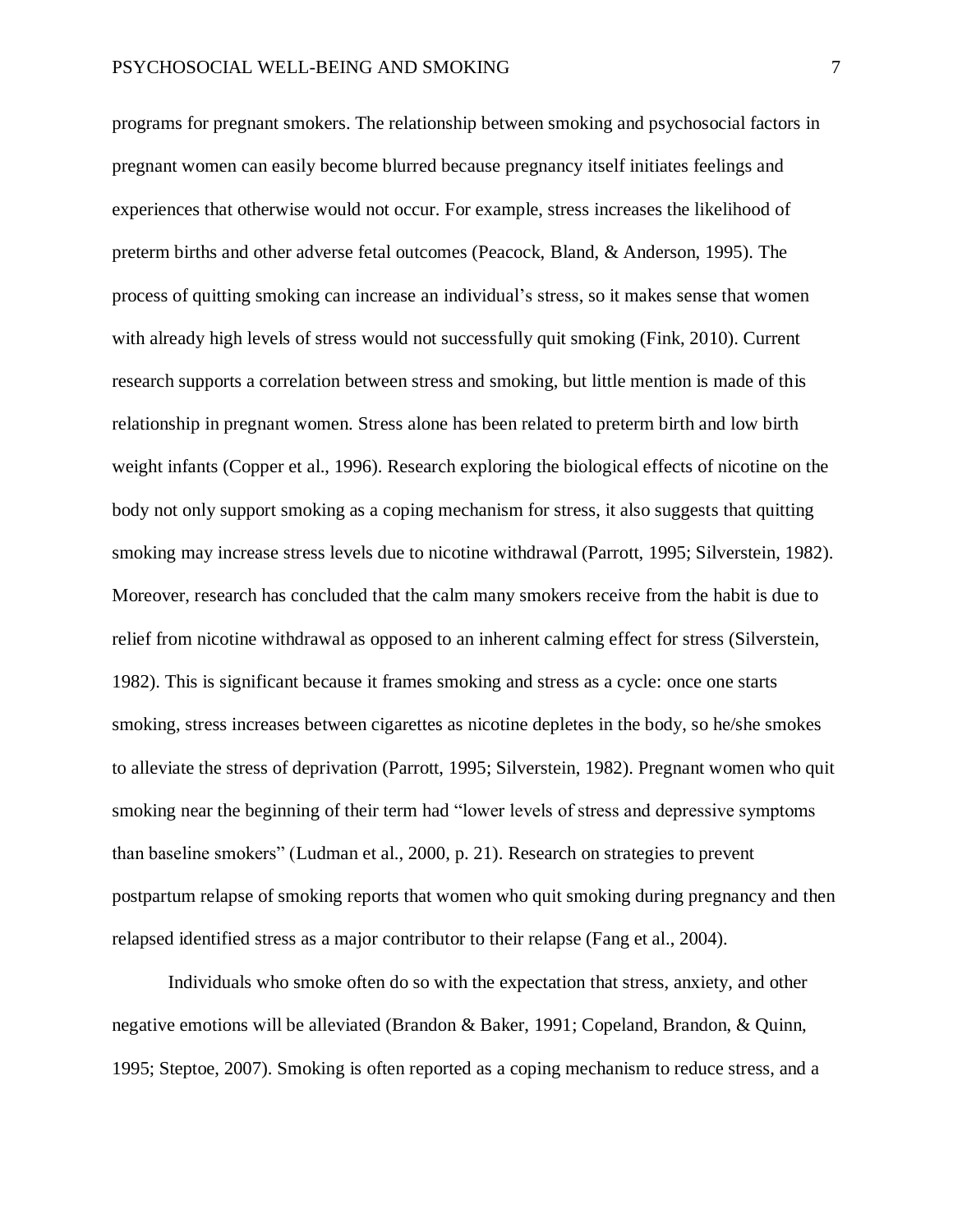strong correlation between both variables is supported in existing literature (Dozois, Farrow, & Miser, 1995; Nichter, Vuckovic, Quintero, & Ritenbaugh, 1997; Steptoe, 2007). Carey and colleagues (1993) compared individuals who quit smoking with smokers who did not quit and found that those who quit smoking reported less stress. The results of the study build upon the aforementioned research by suggesting that stress is more prevalent among continuous smokers. Carey and colleagues' (1993) findings are supported by others who conclude that smokers who try and subsequently fail to quit maintain increased levels of stress (Carey, Kalra, Carey, Halperin, & Richards, 1993; Cohen & Lichtenstein, 1990; Steptoe, 2007).

Relevant to the TIPS demographic, a study concluded that women who smoke while pregnant have high levels of stress, low social support from partners, and impaired self-esteem compared to pregnant women who do not smoke (Bullock, Mears, Woodcock, & Record, 2001). An additional study researched smoking and stress in areas of low socioeconomic status, concluding that people living in disadvantaged environments have "increased levels of perceived stress, making them more likely to start, and less likely to quit, smoking" (Tsourtos, Ward, & Muller, 2008, p. 1).The results of the above studies lead to the hypothesis that women who did not quit smoking in the TIPS study have higher levels of stress, as indicated by results of the Prenatal Psychosocial Profile (PPP; Rosenberg, 1965; Curry, Burton, & Fields, 1998).

As is the case with stress, much of the existing literature examining the relationship between self-esteem and smoking focuses on the adolescent population. Within this body of research, findings suggest gender differences in the relationship between self-esteem and smoking. For example, low self-esteem is a risk factor for smoking initiation in females from  $6<sup>th</sup>$ -10<sup>th</sup> grade, but no correlation exists for males of this age group in the same study (Abernathy, Massad, & Romano-Dwyer, 1995). Female adolescents generally have lower self-esteem and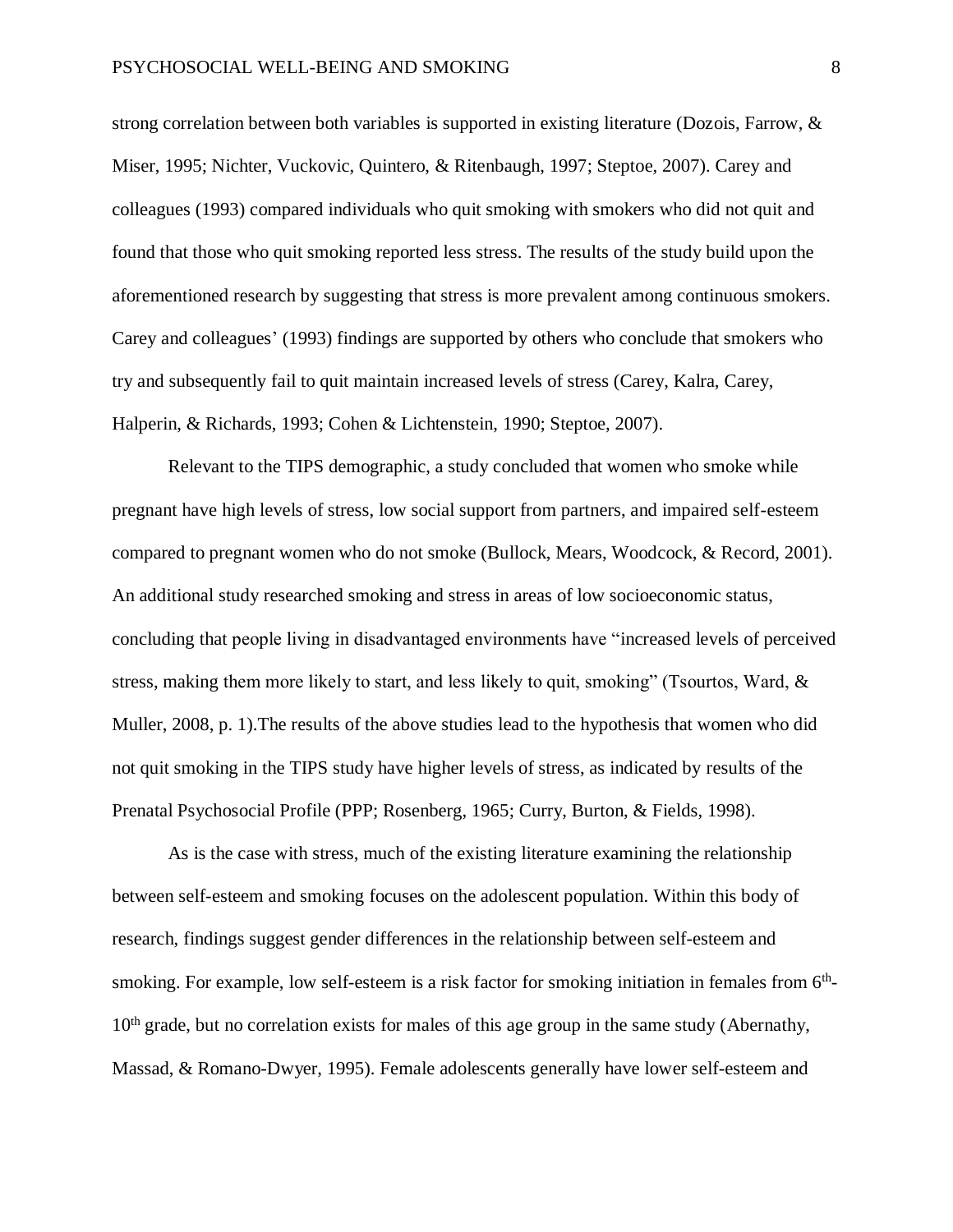satisfaction with body image than male adolescents; subsequently, smoking was associated with low self-esteem (Croghan et al., 2006). A study conducted by pediatric nurses identified low self-esteem as a predictive factor for smoking and other risk behaviors in adolescents, such as drug use and sexual activity (Modrcin-Talbott, Pullen, Zandstra, Ehrenberger, & Muenchen, 2009). One study examined use of a parental smoking prevention model with a selected urban population and reported that a statistically significant number of females had lower self-esteem and higher rates of smoking compared to males (Murphy & Price, 1988). Murphy and Price (1988) recommended that families should promote children's self-esteem and parental avoidance of smoking before children enter 8th grade to more effectively prevent the children from smoking.

Self-esteem during pregnancy can be influenced by many variables, including, but not limited to, marital status, level of physical activity, and level of social support (Macola, Vale, & Carmona, 2010). The uncomfortable physical symptoms associated with pregnancy, such as nausea and weight gain, can directly influence a pregnant woman's self-perception (Kamysheva, Skouteris, Wertheim, Paxton, & Milgrom, 2008). Pregnant women who experience more frequent and intense adverse physical symptoms report greater depression and lower self-esteem when compared to those who experience milder pregnancy-related symptoms (Kamysheve et al., 2008). Research conducted by Mullen, Richardson, Quinn, and Ershoff (1997) relates to the previously stated prevalence of pregnant smoking among women of low socioeconomic. The lifestyle of women in this category, characterized by decreased access to education and healthcare, reduces both motivation and self-confidence in ability to quit smoking during pregnancy (Mullen et al., 1997).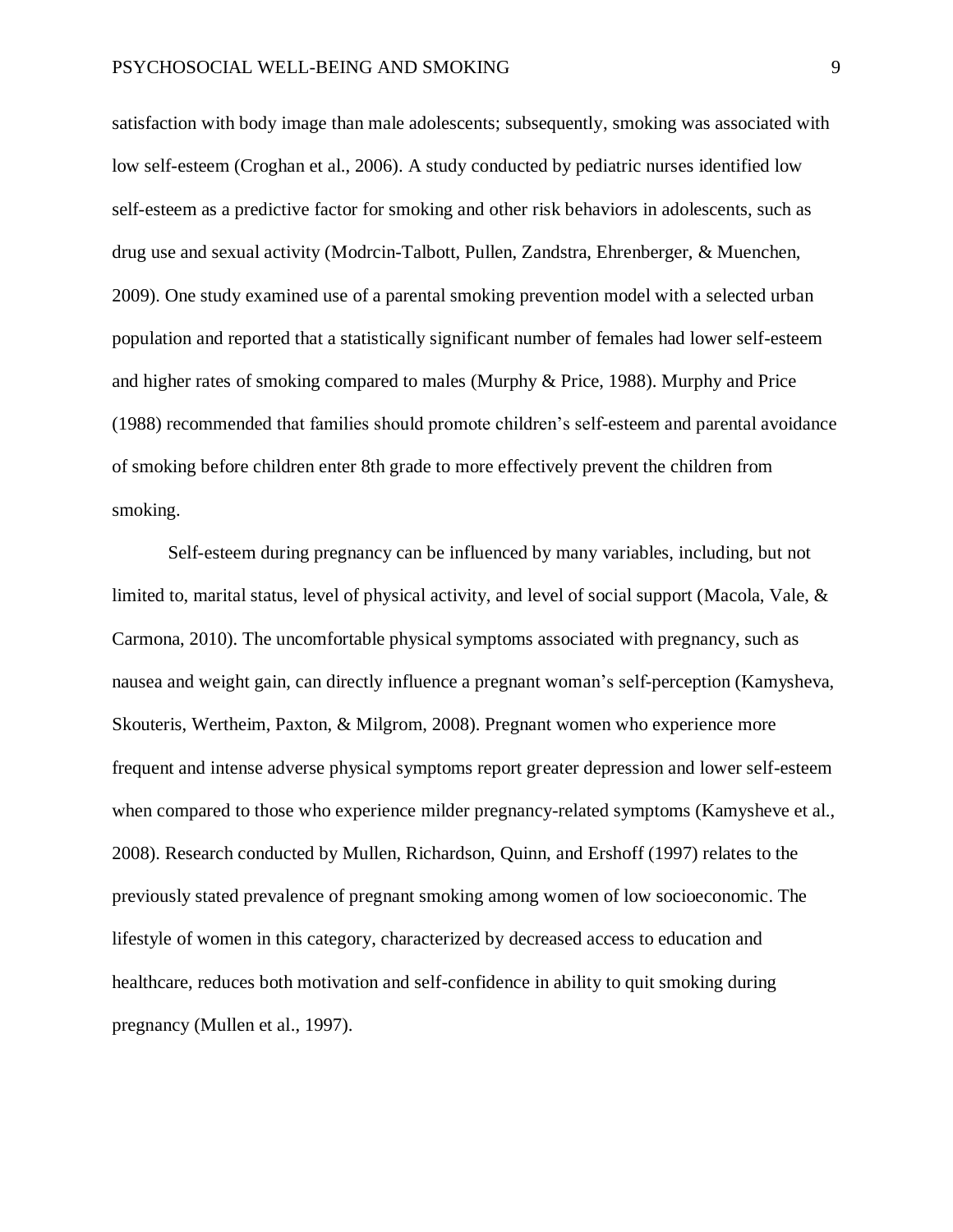Additional research provides inconclusive results about the relationship between smoking and self-esteem; however, the conflict exists primarily in adolescents (Glendinning & Inglis, 1999; McGee & Williams, 2000; Wild, Flisher, Bhana, & Lombard, 2004). One study showed no relationship between smoking and self-esteem in the adolescent sample (Mcgee & Williams, 2000). Other studies report that low self-esteem predicts lowered prevalence of smoking in adolescents of certain social group, whereas adolescents who associate with more social peer groups have high self-esteem and a higher likelihood of smoking (Glendinning & Inglis, 1999; Wild et al., 2004). Indeed, high self-esteem smokers have been recorded as less likely to commit to quitting smoking (Gibbons, Eggleston, & Benthin, 1997). Further research shows that selfesteem is not a contributing factor in whether young adults smoke; however, high self-esteem was shown to reduce bulimia risk in young females, which has implications for the second hypothesis in this study (Baumeister, Campbell, Krueger, & Vohs, 2003). It is significant to note that the conflicting evidence regarding self-esteem primarily concerns adolescents, whereas the TIPS study was not focused on this demographic. The hypothesis that women with low selfesteem are less likely to quit smoking is based upon the limited research on self-esteem and smoking in women. As stated previously, existing research also supports that females are more likely to have low self-esteem compared to males, and that there is a higher likelihood of low self-esteem in people of low socioeconomic status (Baumeister et al., 2003).

Like stress and self-esteem, individuals with a history of major depression are more likely to smoke than others, and there is a positive correlation between depression and smoking (Glassman, Covey, Stetner, & Rivelli, 2001; Lehto et al., 2000). A history of any psychiatric disorder has been found to predict higher rates of smoking when compared to individuals without a history of mental illness (Breslau, Kilbey, & Andreski, 1991; Covey, Glassman, & Stetner,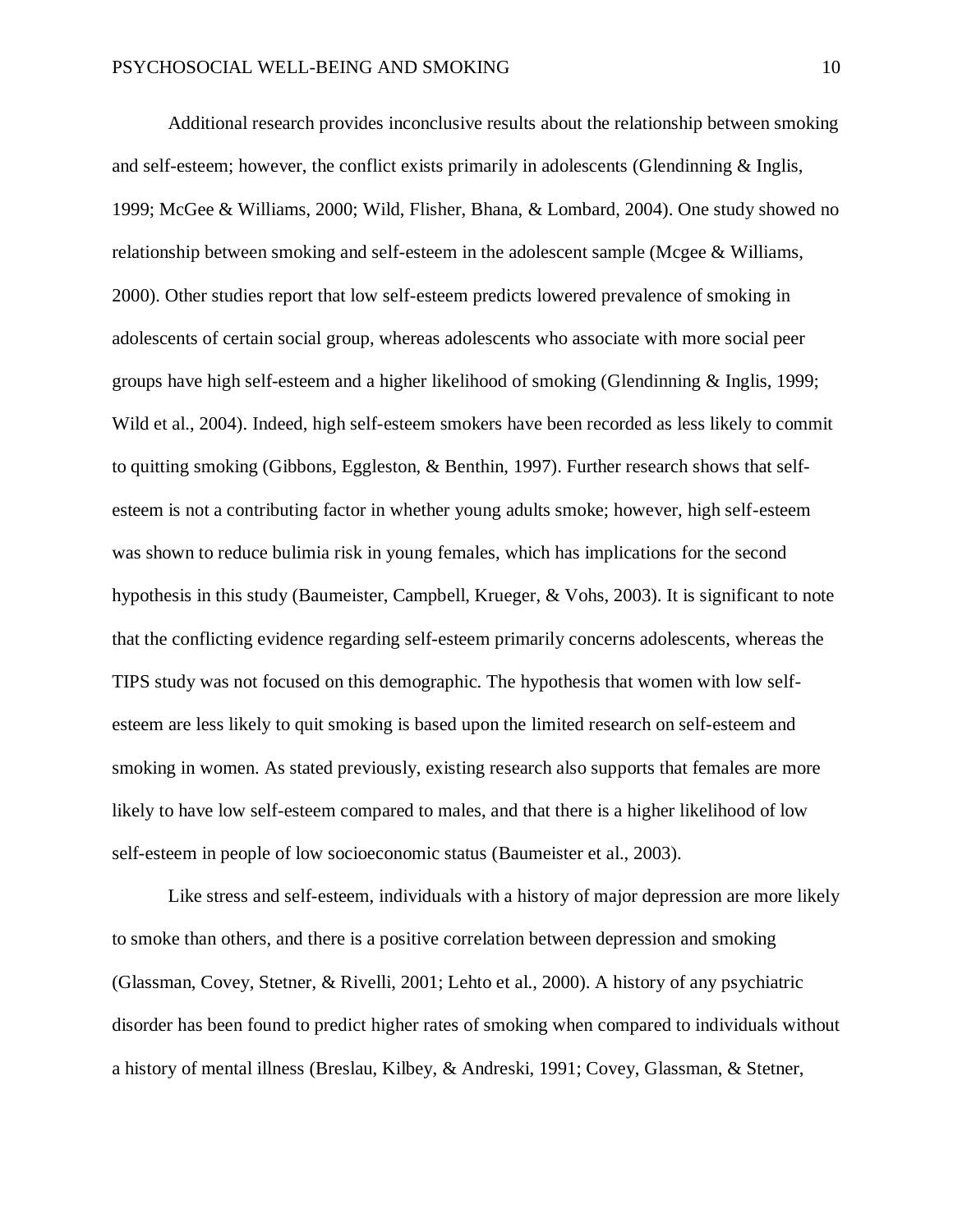1998; Degenhardt & Hall, 2001; Lasser et al., 2000; Steptoe, 2007). In relation to non-smokers, individuals who smoke have a higher likelihood of depression; moreover, in relation to nondepressed persons, individuals with depression are more prone to smoke (Steptoe, 2007) and those who smoke have increased symptoms of depression compared to non-smokers (Anda, Williamson, & Escobedo 1990; Degenhardt & Hall, 2001; Steptoe, 2007; Waal-Manning & de Hamel, 1978). Persons who have a history of depression, particularly diagnosed at the clinical level, have a higher rate of failure when they attempt to quit smoking, and those who successfully cease are more likely to relapse (Glassman et al., 2001; Glassman et al., 1990; Hall, Munoz, Reus, & Sees, 1993; Steptoe, 2007). Indeed, depression significantly predicts one's likelihood of failure in smoking-cessation programs (Glassman et al., 1990; Steptoe, 2007).

Smoking and depression have been researched more extensively in adolescents compared to adults, though no conclusion has been reached as to the direction of the relationship. Breslau and colleagues (1993) report that individuals with a history of depression are at twice the risk of developing a nicotine-dependence (Breslau, Kilbey, & Andreski, 1993; Breslau et al., 1991). Symptoms of depression often lead to experimenting with cigarettes and beginning the smoking habit in a variety of age groups, particularly in adolescents (Brook, Cohen, & Brook, 1998; Brown, Lewinsohn, Seeley, & Wagner, 1996; Escobedo, Reddy, & Giovino, 1998; Ferdinand, Bluem, & Verhulst, 2001; Kandel, Davies, Karus, & Yamaguchi, 1986; Steptoe, 2007). On the other hand, Breslau (1993) argues that nicotine dependence from smoking increases one's risk of developing major depression. Several other studies report a similar trend, that smoking cigarettes precedes the onset of depression among adolescents (Brown et al., 1996; Choi, Patten, Gillin, Kaplan, & Pierce, 1997; Goodman & Capitman, 2000; Steptoe, 2007; Windle & Windle, 2001). The influence of peers who smoke contributes to the depression and anxiety that lead into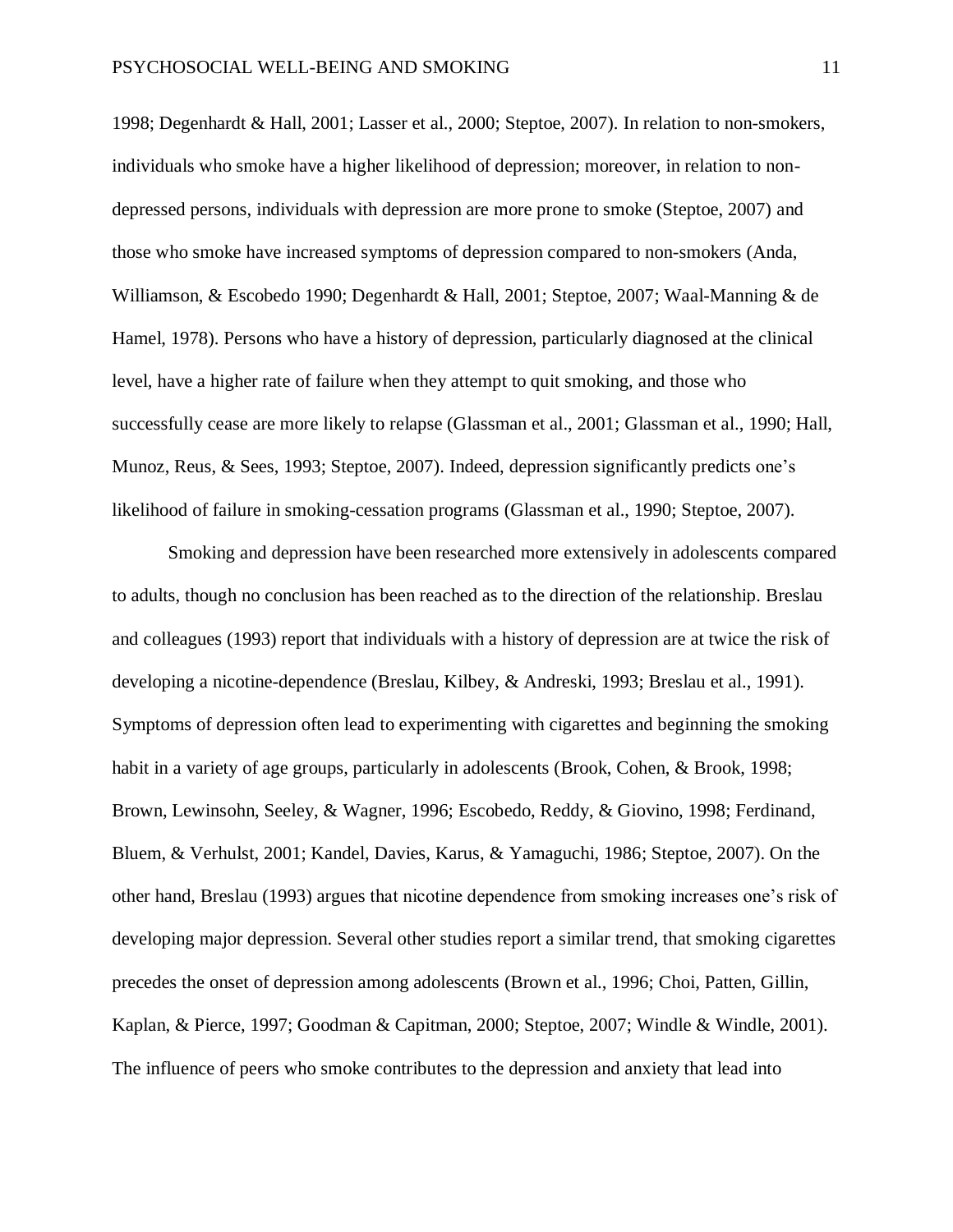smoking initiation (Patton et al., 1998; Steptoe, 2007). Moreover, a longitudinal study following a cohort of 21 years controlled for confounding adolescent and childhood factors (i.e., major depression; social, familial, and behavioral factors) and still found that individuals with clinical depression had higher rates of smoking dependence on nicotine than those who were not depressed (Fergusson, Goodwin, & Horwood, 2003; Steptoe, 2007).

The relationship between depression and smoking in the TIPS study is unknown, and research on both factors among pregnant women in slim. One study found that pregnant women with persistent depression smoked more than women without symptoms of depression (Blalock, Robinson, Wetter, & Cinciripini, 2006) and, as stated previously, pregnant women who quit smoking early on during pregnancy had lower levels of depression compared to baseline smokers (Ludman et al., 2000). Existing research speaks of smoking, pregnancy, depression, and other psychosocial issues (i.e. social support, stress) in various combinations, but little has been done with these factors combined. Filling in the gaps on the relationship between depression and smoking in the pregnant population is needed to better understand the implications of psychosocial factors during pregnancy and to improve future intervention programs.

In addition to the psychosocial factors of stress, self-esteem, and depression, TIPS participants were also scored on patterns of disordered eating. Eating disorders are defined by the National Institute of Mental Health as medical illnesses associated with a variety of antagonistic psychosocial influences and outcomes ("Eating disorders: about more than food," 2014). Because smoking can assist in weight loss, the habit is appealing to many women with body image issues and often accompanies eating disorders (Kendzor, Adams, Stewart, Baillie, & Copeland, 2008; Wisemn, Turco, Sunday, & Halmi, 1998). Smoking as a means of weight control is often a deciding factor in continued smoking in women with disordered eating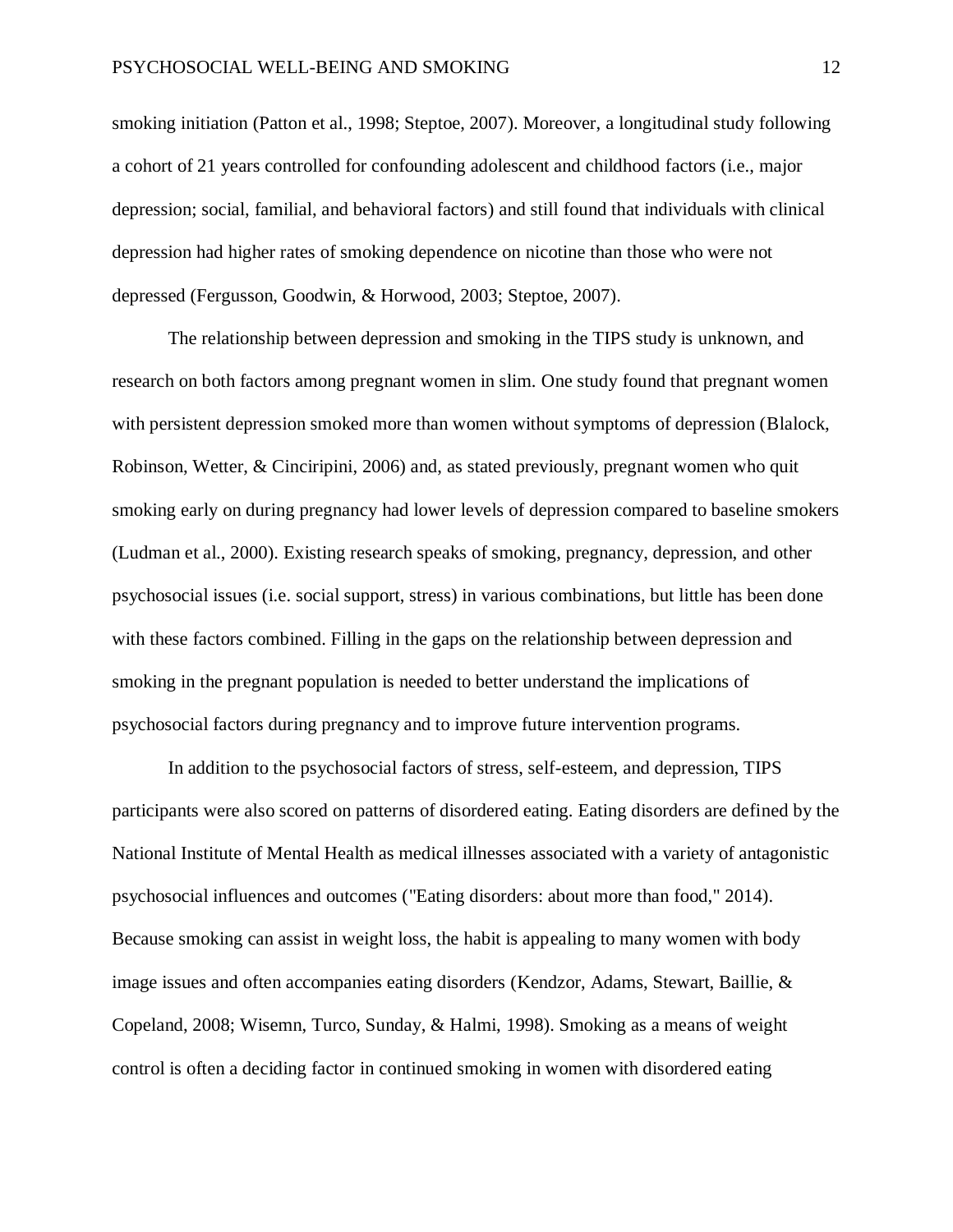#### PSYCHOSOCIAL WELL-BEING AND SMOKING 13

patterns, and these women report fear of weight gain as the reason why they will not quit smoking (Cachelin, Veisel, Barzegarnazari, & Striegel-Moore, 2000).Women who are dieting to lose weight will, at times, start smoking to further their weight loss efforts, and current smokers on diets generally have shorter attempts and less success at quitting smoking than women who are not actively trying to lose weight (Jarry, Coambs, Polivy, & Herman, 1998).

Like much of the other existing research cited, research on the relationship between disordered eating and smoking is largely concentrated on a young population. Unhealthy behaviors related to weight, such as smoking cigarettes for weight loss and/or control, can be defined as a disordered eating behavior. Subsequently, smoking was the second most prevalent disordered eating behavior reported in a large study of adolescent males and females (Croll, Neumark-Sztainer, Story, & Ireland, 2002). In high school females, a strong association exists between disordered eating and smoking, and multiple dieting behaviors are directly related to smoking (French, Perry, Leon, & Fulkerson, 1994; Pisetsky, Chao, Dierker, May, & Striegel-Moor, 2008). No correlation exists between disordered eating and smoking in young boys (French et al., 1994). Additional research suggests that bulimia nervosa specifically, is more prevalent in young adult females who smoke compared to women who do not smoke (Kendzor et al., 2008).

Cigarette smoking and several of the psychosocial factors mentioned above have been related to eating disorders through past research. One study targeting college women and utilizing the EAT-26 instrument showed that increased social support is related to a decrease in disordered eating patterns (Muehlenkamp & Saris-Baglama, 2002). An additional study demonstrated depression as mediating factor between negative self-image and disordered eating (Wonderlich-Tierney & Vander Wal, 2010). Additionally, female smokers who are concerned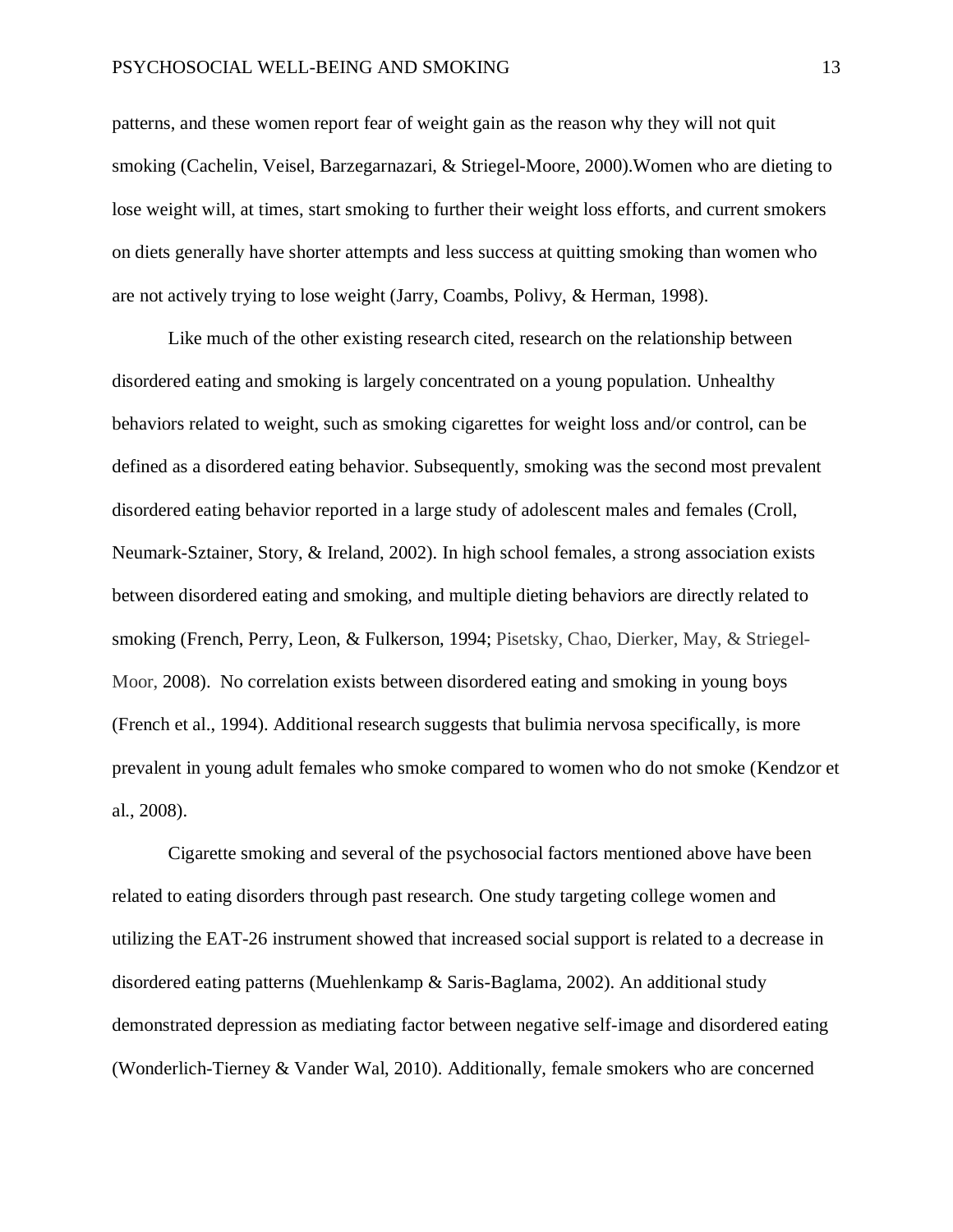with body weight are not likely to attempt or seek treatment for smoking cessation (Pomerleau, Zucker, & Stewart, 2001). Overweight and obese women who smoke often need help with body image and disordered eating patterns to maintain a healthy weight and/or quit smoking, and women with high BMIs are shown to have higher cravings and more difficulty maintaining abstinence during quit attempts compared to low BMI women (Pomerleau & Saules, 2007; Saules, Pomerleau, Snedecor, Brouwer, & Rosenberg, 2004). In an article published in the journal *Eating Behaviors,* Anzengruber and collegues (2006) cleary state that women with eating disorders have higher rates of cigarette smoking and higher rates of nicotine dependence compared to women who do not have eating disorders. As is the case with most hypotheses, there is research that indicates no relationship between eating disorders and smoking; however, this research is less recent and less abundant than research supporting the hypothesis that women with disordered eating patterns are less likely to quit smoking (Xinaris & Boland, 1990).

Regarding pregnancy and eating disorders, women who have eating disorders tend to show a significant decrease in symptoms during pregnancy; however, symptoms of disordered eating return shortly after delivery (Blais et al., 1999). Research on birth outcomes among women with eating disorders is controversial. Compared to pregnant women with no symptoms of disordered eating, certain studies report an increased risk of low birth weight, pre-term infants, and cesarean section in women with eating disorders whereas others report no difference in impaired birth outcomes (Blais et al., 1999; Franko et al., 2001; Sollid, Wisborg, Hijort, & Secher, 2004). The aforementioned studies support the hypothesis that women with disordered eating patterns are less likely to quit smoking than women who do not exhibit disordered eating patterns. Relationships among cigarette smoking, psychosocial well-being, and pregnancy have been studied in females with eating disorders, respectively; however, little to no research has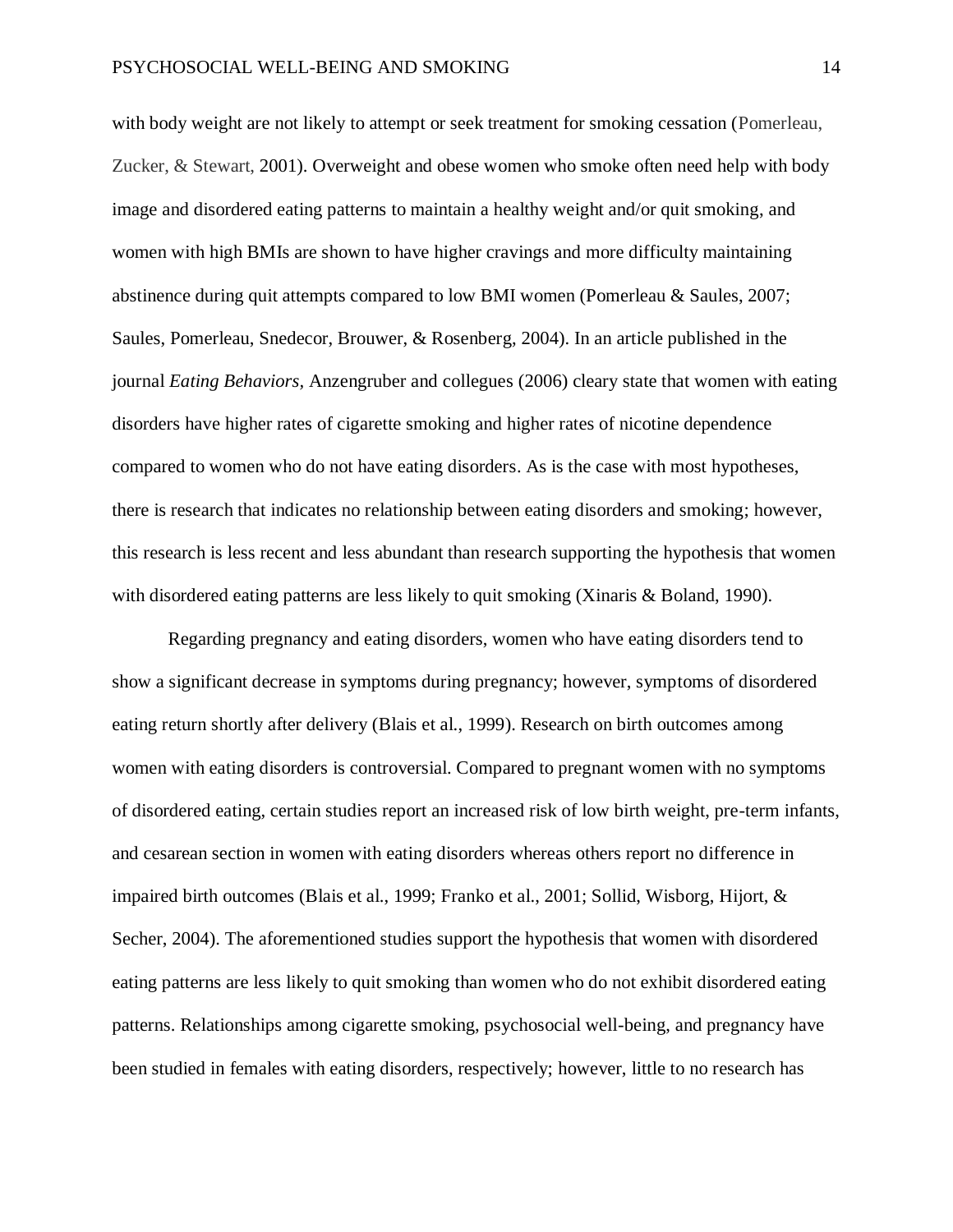been done on all factors combined. Even less research exists relating disordered eating to smoking cessation during pregnancy, amplifying the need to examine these factors together in the TIPS study.

# **Research Question(s)**

Do pregnant women in Southern and Central Appalachia who did not smoke, quit smoking before birth, or did not quit smoking before birth differ significantly on factors known to predict smoking in other populations (i.e., stress, self-esteem, depression, disordered eating)?

Hypothesis:

- 1. Stress, as indicated by scores on the stress subscale of the PPP (Rosenberg, 1965; Curry et al., 1998) will differ significantly among pregnant women who never smoked, women who smoked but quit prior to birth, and women who smoked and did not quit prior to birth.
- 2. Self-esteem, as indicated by scores on the self-esteem subscale of the PPP (Curry et al., 1998) will differ significantly among pregnant women who never smoked, women who smoked but quit prior to birth, and women who smoked and did not quit prior to birth.
- 3. Depressive symptoms, as indicated by scores on the CESD-10 (Radloff, 1977), will differ significantly among pregnant women who never smoked, women who smoked but quit prior to birth, and women who smoked and did not quit prior to birth.
- 4. Disordered eating, as measured by the EAT-26 (Garner, Olmsted, Bohr, & Garfinkel, 1982), will differ significantly among pregnant women who never smoked, women who smoked but quit prior to birth, and women who smoked and did not quit prior to birth.
- 5. The odds of pregnant women from Southern Appalachia quitting smoking prior to birth will be predicted by stress, depressive symptoms, and disordered eating.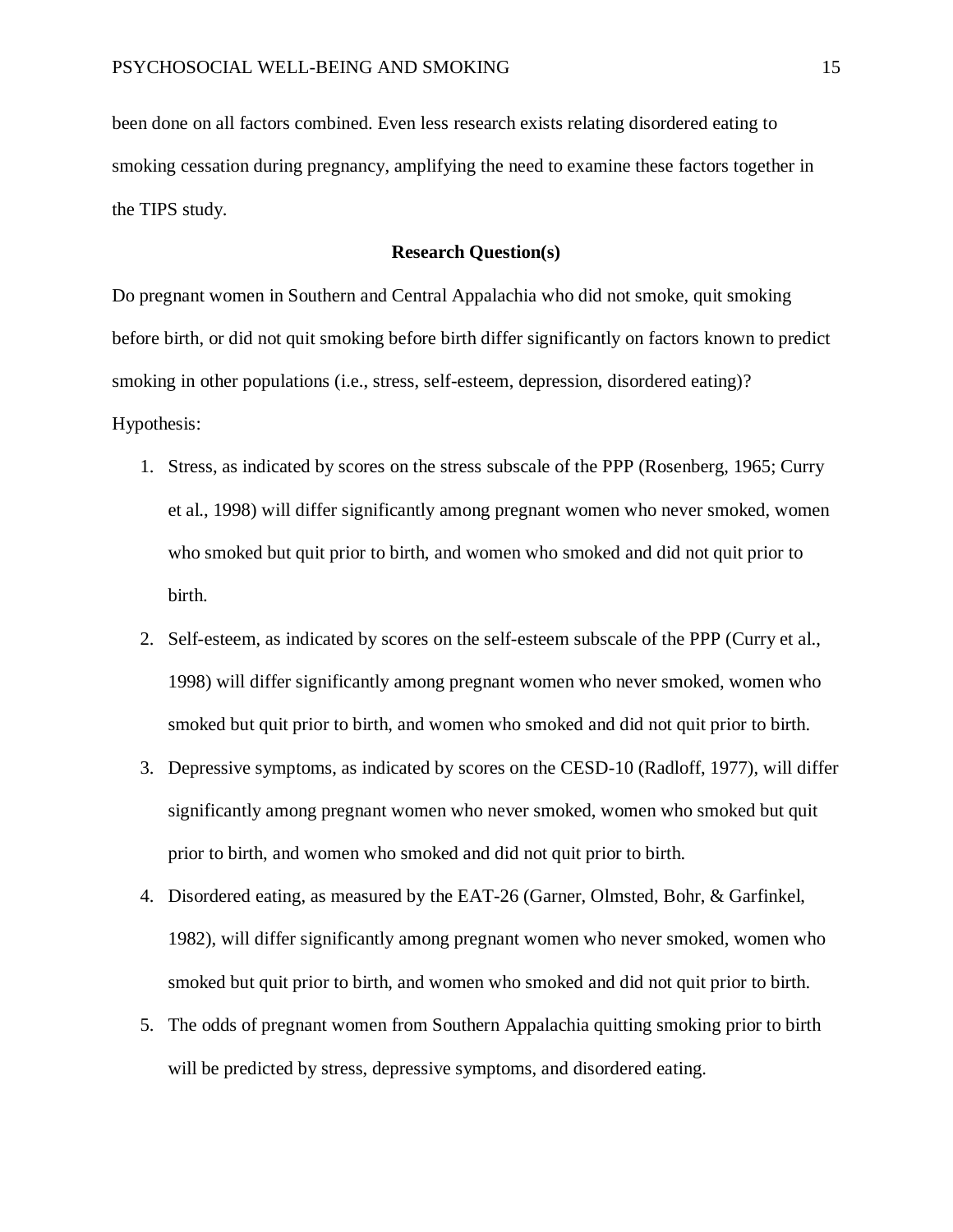## **Methods**

# **Participants**

Participants for the TIPS study were recruited from five prenatal practices in South-Central Appalachia. Beginning January 2008, all women beginning prenatal care at the practices who also currently smoked were eligible to participate. In 2009, women who did not smoke began to be enrolled as comparison cases. Participants consisted of 1063 pregnant women, 468 were non-smokers. A subset of the sample  $(n = 1031)$  that had complete data were analyzed for the purpose of the study: 468 pregnant women who never smoked, 227 women who smoked but quit prior to birth, and 336 women who smoked and did not quit prior to birth. Women whose pregnancy did not continue past 20 weeks and who delivered with fewer than four weeks of prenatal care were excluded. Participants received a \$20 incentive payment for each interview. Participant ages ranged from 14 to 45 years of age, with the mean age being approximately 25 years. Related to education, 18.3% of participants did not graduate from high school, 42.2% graduated from high school, 23.2% possessed some college education, and 16.2% graduated from college. Over 90% of participants were Caucasian.

Convenience sampling was used to select participants. When women attended their first prenatal healthcare appointment, the research and intervention components of TIPS were briefly explained so interested patients could provide informed consent. Prenatal care at all five practices included an initial assessment of smoking behavior and advice to cease the habit, if present. Additional smoking-related care varied by practice, such as advice on how to quit smoking and reevaluating smoking status at subsequent appointments.

#### **Procedures**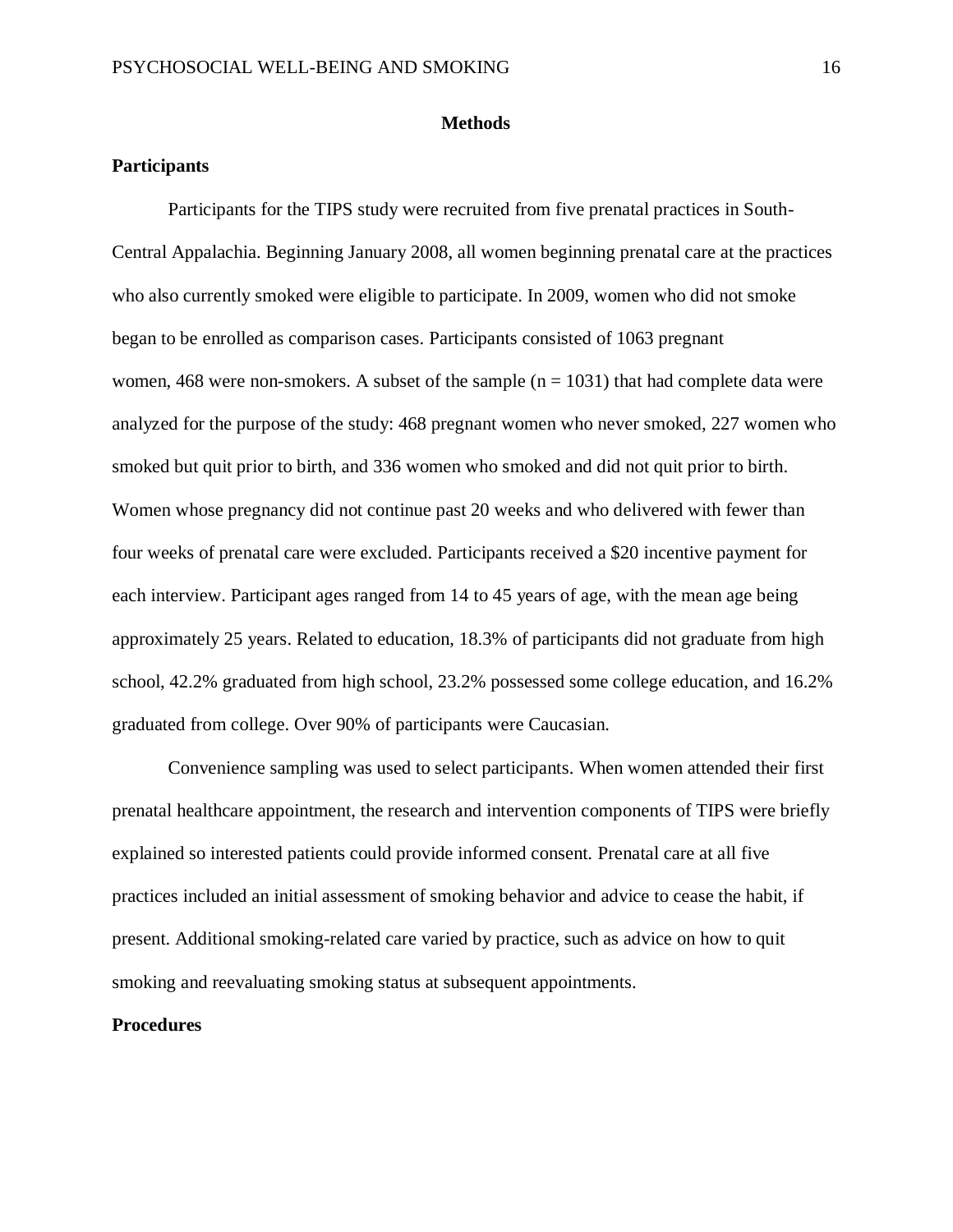Procedures for TIPS were approved by the East Tennessee State University institutional review board, and all participants were provided with informed consent. Participants were interviewed in the first and third trimester, at 6 weeks postpartum, 6 months postpartum, and were interviewed for the final time with the child when he/she was 15 months old. Assessments included demographics, smoking and substance use, and mental and social issues. As part of the smoking measurements, exhaled carbon monoxide levels were measured with a carbon monoxide monitor and urine samples were collected and analyzed for cotinine.

The intervention was tailored to match the participant's willingness to quit smoking within the next 30 days, as indicated at the first prenatal visit. On a scale increasing from 1 to 10, women who indicated a willingness to quit evidenced by a value greater than or equal to 3 were presented with an intervention by a trained health educator; women who indicated a willingness to quit of 2 are included in the sample, though they may have declined intervention services. The intervention was personalized to the needs of each participant, though every intervention explored discrepancies between current behavior, personal goals, and health recommendations (Bailey, 2015). Additionally, each participant was provided with a self-help book designed for the TIPS study, which the interviewers discussed at the initial meeting and encouraged participants to utilize throughout their pregnancy. Personalized intervention assistance is described in the initial publication by Bailey (2015) and included the following:

Practical tips for changing thinking and the environment leading up to quitting, education about withdrawal and how to manage it, use of a cessation contract and/or written action plan, assistance with practical needs (food, housing, transportation), stress relief advice, counseling or referral to counseling for stress and/or mental health issues, information about/referral to the state-administered smoking quit line, information about online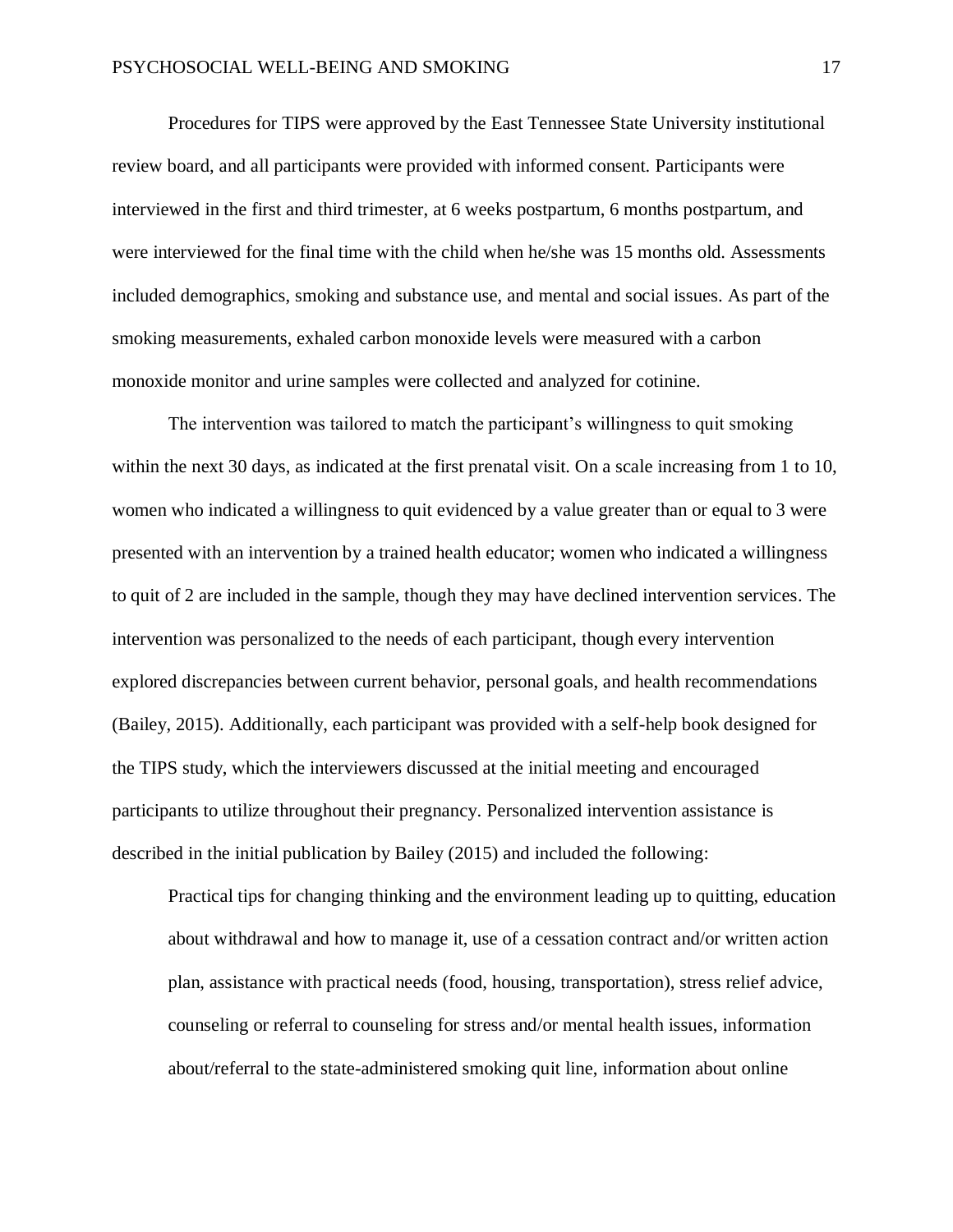resources, cessation education, assistance and referrals for family members, and enhancing motivation to attend all recommended prenatal visits (p. 827).

The initial interviews were from 15 to 30 minutes in length, and subsequent interviews were 10 to 20 minutes long and followed the same expanded 5A's model. Participants were provided with the contact information for their health educator and were encouraged to schedule additional sessions if desired. Fidelity checks were conducted throughout the study to ensure that health educators were properly implementing and personalizing the 5A's model.

Upon delivery, information on the birth outcomes of each infant was collected from the hospital newborn delivery records. Data on the following categories was obtained: "newborn health status (live birth vs. fetal demise, type of nursery care [neonatal intensive care unit vs. regular], and 1- and 5-minute Apgar scores), gestational age at delivery (based on ultrasound dating), birth size (weight, length, head circumference), and type of delivery (vaginal vs. cesarean)" (Bailey, 2015, p. 828).

### **Materials**

Using an expanded 5A's (Ask, Advise, Assess, Assist, Arrange) model and motivational interviewing, the intervention was implemented by trained health educators over the course of 4 prenatal visits (typically occurring monthly in the first and second trimesters of pregnancy). A variety of instruments were completed including, but not limited to, the Prenatal Psychosocial Profile (PPP; Curry et al., 1998), the Center for Epidemiologic Studies Depression Scale (CESD-10; Radloff, 1977), and the Eating Attitudes Test-26 (EAT-26; Garner et al., 1982). In addition to the mental health and social issues instruments, interviews included demographics, smoking, and substance use surveys. The majority of instruments were delivered on paper, and for women who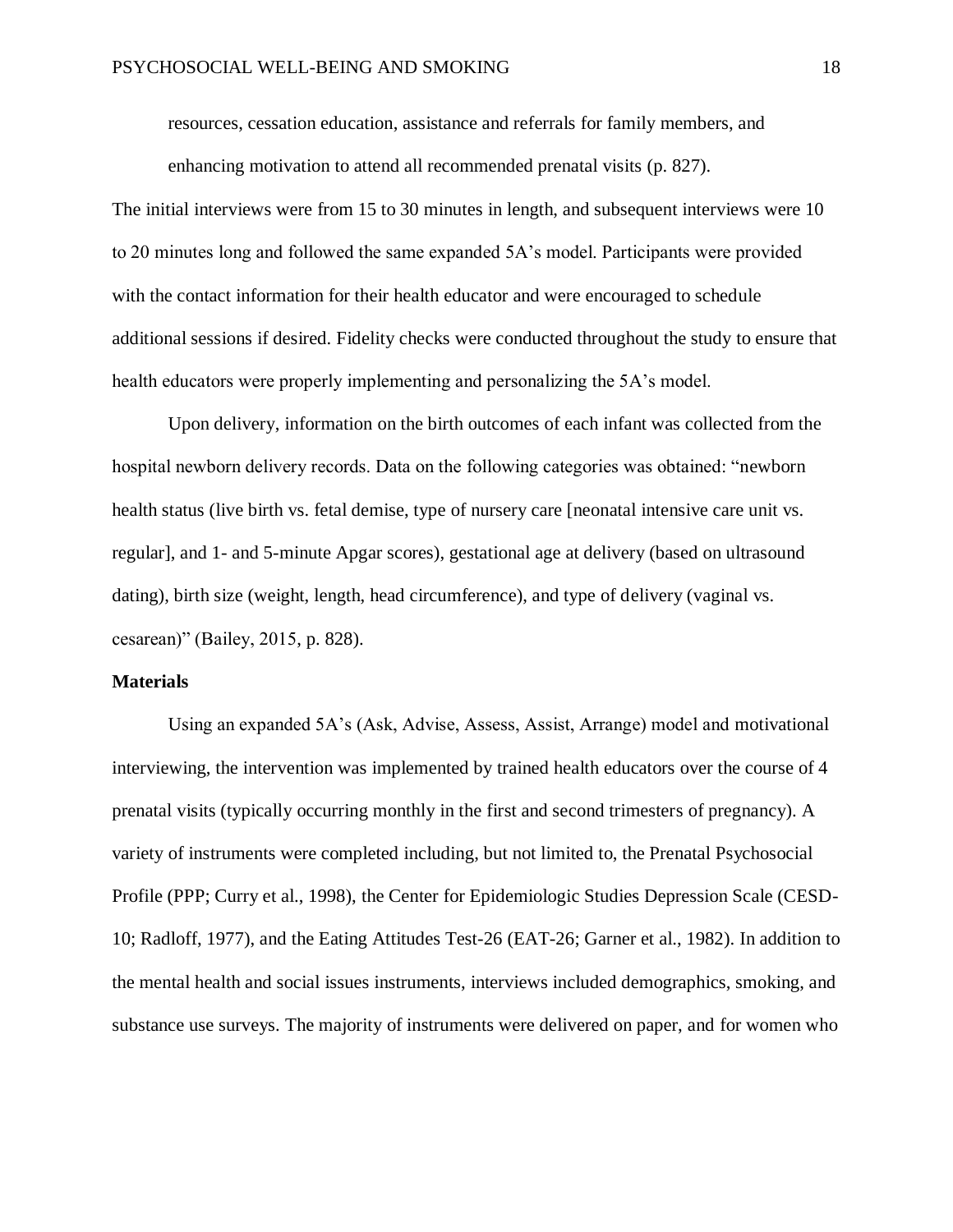had low literacy levels, instruments were read orally. Prenatal and delivery hospital charts were accessed and reviewed to analyze birth outcomes.

**Prenatal Psychosocial Profile (PPP).** The PPP (Curry et al., 1998) is divided into three sections, two of which are used in the current study: stress and self-esteem. The stress subscale of the PPP is an 11-item test scored on a 4-point Likert-type scale. Scores range from 1 (*no stress*) to 4 (*severe stress*). Answers are chosen based on how much stress each statement, such as "*Financial worries (e.g. food, shelter, health care, transportation,"* is causing the participant at the current moment. Summed scores range from  $11 - 44$ , and higher sums indicate higher levels of stress. The self-esteem subscale of the PPP follows a similar pattern, with responses ranging from 1 (*strongly agree*) to 4 (*strongly disagree*). This subscale consists of the complete 10-item Rosenberg Self-Esteem Scale (Rosenberg, 1965). Each item is a statement, such as "*I feel I do not have much to be proud of"*. One additional item "*Feel like you have control over your life*" was added to the original scale for the PPP (Curry et al., 1998, p. 212). The higher the resulting sum of responses, the lower the respondent's level of self-esteem.

**Center for Epidemiologic Studies Depression Scale (CESD-10).** The CESD-10

(Radloff, 1977) is comprised of 10 items using a 3-point Likert-type response scale. Participants respond to each item based on its relevancy during the week preceding the survey, such as "*I was bothered by things that usually don't bother me*". Questions 5 and 8 are scored based on a scale ranging from 3 (*rarely or some of the time*) to 0 (*most or all of the time*). All other items were scored in the reverse manner, from 0 (*rarely or none of the time*) to 3 (*most or all of the time*). For example, a woman who was "bothered by things that don't usually bother [her]" for "most or all of the time" in the past week would choose a 3 for that statement. A sum of the 10 items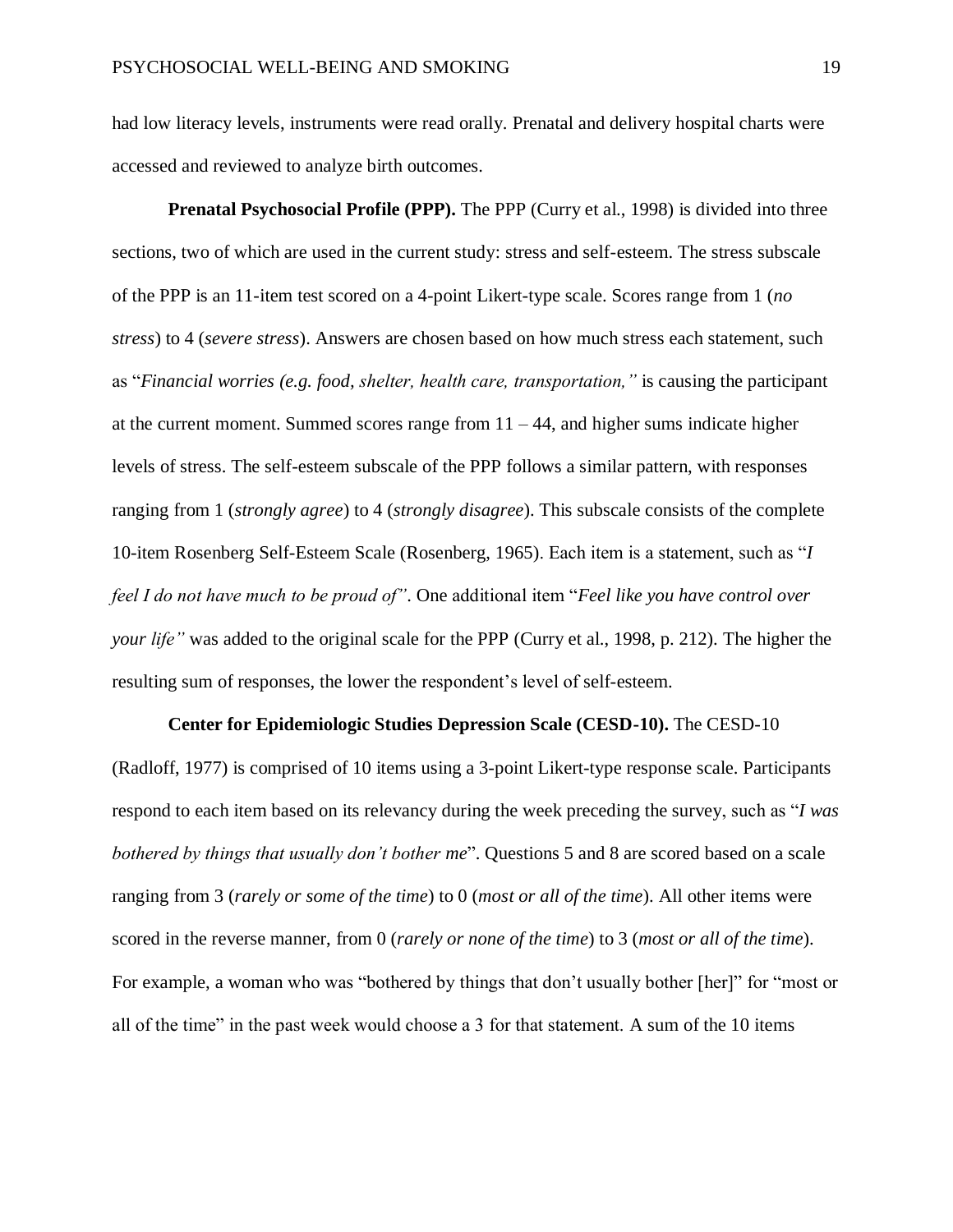totaling greater than or equal to 10 indicated that the individual is depressed. The test should not be scored if more than two items are left unanswered.

**Eating Attitudes Test-26 (EAT-26).** The EAT-26 (Garner et al., 1982) is comprised of 26 items on a 3-point Likert-type scale. The first 25 items are scored on a response range from 3 (*always*), 2 (*usually*), 1 (*often*) and 0 (*sometimes, rarely*, or *never*). An item example is "*Find myself preoccupied with food"*. The final item (*Enjoy trying new rich foods*) is scored on a reverse scale, from 0 (*always, usually,* or *often*), 1 (*sometimes*), 2 (*rarely*), and 3 (*never*) (see Figure 1). The sum of all responses is used to asses one's risk of having an eating disorder. Final scores greater than or equal to 20 are considered significant, and individuals who score in this range are recommended to consult a mental health or other medical professional with experience diagnosing eating disorders. Scores below 20 do not rule out an eating disorder and may indicate a clinical condition in denial. For the purpose of this study, only scores of 20 or higher were considered as significant indicators of eating disorder risk.

Figure 1. Scoring of the EAT-26.

| <b>EAT-26 SCORE</b>      | <b>Scoring System for the EAT-26</b> |                |       |                  |        |       |
|--------------------------|--------------------------------------|----------------|-------|------------------|--------|-------|
|                          | Always                               | <b>Usually</b> | Often | <b>Sometimes</b> | Rarely | Never |
|                          |                                      |                |       |                  |        |       |
| Score for questions 1-25 |                                      |                |       |                  |        |       |
|                          |                                      |                |       |                  |        |       |
| Score for question #26   |                                      |                |       |                  |        |       |

**Smoking Status.** Smoking status was assessed via self-report, exhaled carbon dioxide in a CO monitor, and the level of tobacco alkaloid cotinine in urine samples. If any measure was positive for tobacco, the woman was considered to be a current smoker.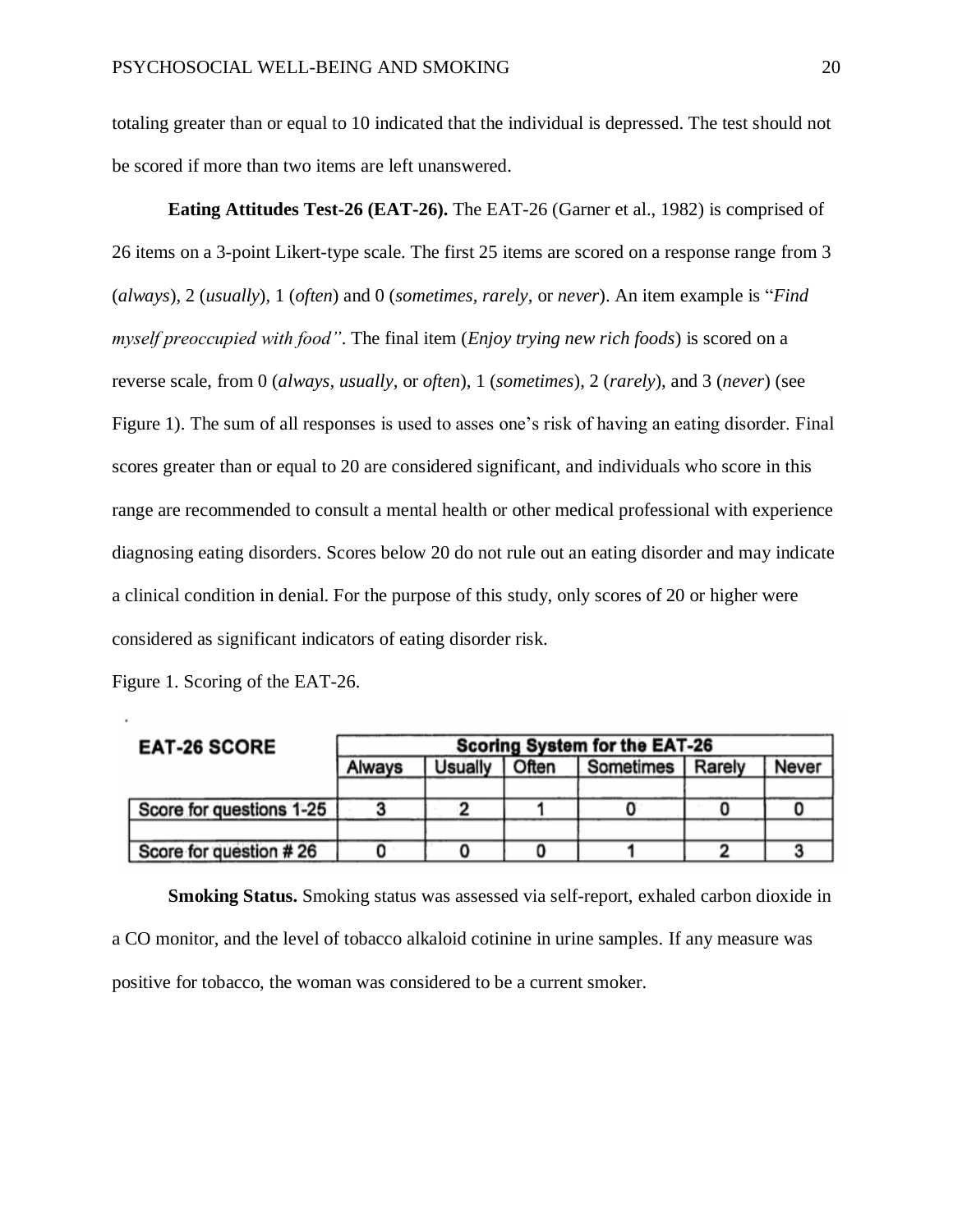## **Data Analysis**

The results of each survey were analyzed quantitatively by calculating two subscale scores of the PPP (i.e., self-esteem and stress), score of the CESD-10, and score on the EAT-26. Hypotheses were tested with the following analyses:

Hypothesis 1: One-way Analysis of Variance (ANOVA) was conducted to compare scores on the stress subscale of the PPP for women who never smoked, women who quit smoking prior to birth, and women who did not quit smoking prior to birth.

Hypothesis 2: One-way Analysis of Variance (ANOVA) was conducted to compare scores on the self-esteem subscale of the PPP for women who never smoked, women who quit smoking prior to birth, and women who did not quit smoking prior to birth.

Hypothesis 3: One-way Analysis of Variance (ANOVA) was conducted to compare scores on the CESD-10 for women who never smoked, women who quit smoking prior to birth, and women who did not quit smoking prior to birth.

Hypothesis 4: One-way Analysis of Variance (ANOVA) was conducted to compare scores on the EAT-26 for women who never smoked, women who quit smoking prior to birth, and women who did not quit smoking prior to birth.

Hypothesis 5: Logistic regression was conducted to assess the degree to which stress (measured by the PPP), self-esteem (measured by the PPP), depressive symptoms (measured by the CESD-10), and symptoms of disordered eating (measured by the EAT-26) predict odds of smoking cessation in pregnant smokers in Southern Appalachia.

#### **Results**

Women's stress levels differed by smoking status  $(F(2,1027) = 46.38, p < .001)$ . Those who never smoked reported significantly lower stress levels ( $M = 17.31$ ,  $SD = 4.38$ ) than women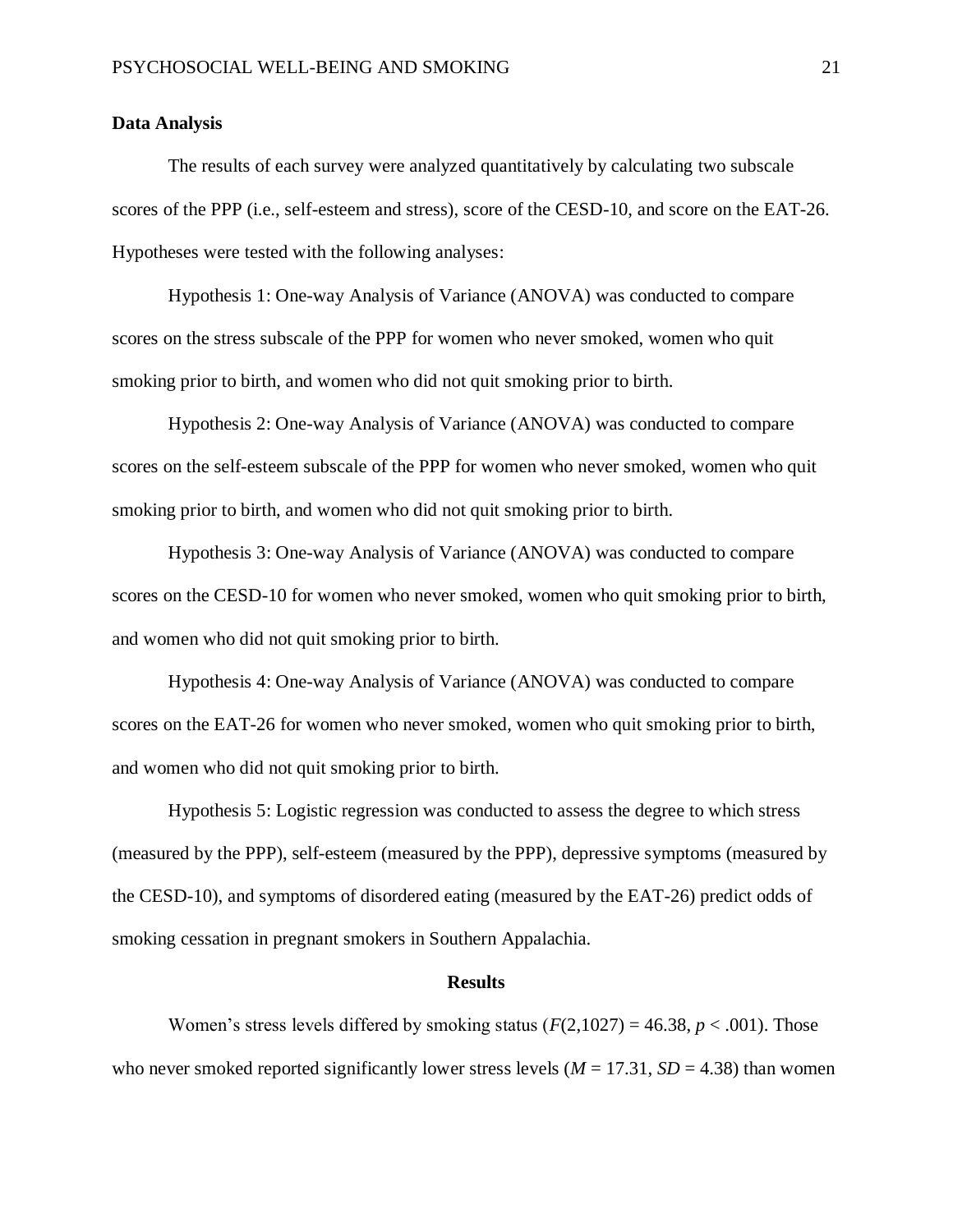who quit by delivery  $(M = 19.28, SD = 4.95)$ , and women who quit who quit by delivery reported stress levels that were significantly lower than women who did not quit ( $M = 20.61$ ,  $SD = 5.38$ ).

Women's self-esteem differed by smoking status, with nonsmokers reporting higher selfesteem  $(F(2,1018) = 29.81, p < .001)$ . Women who never smoked reported significantly higher self-esteem ( $M = 36.99$ ,  $SD = 5.46$ ) than women who quit by delivery ( $M = 35.47$ ,  $SD = 5.61$ ), and women who quit who quit by delivery reported significantly higher self-esteem than women who did not quit ( $M = 33.81$ ,  $SD = 6.16$ ).

Women's number of reported depressive symptoms differed by smoking status, with nonsmokers reporting fewer depressive symptoms  $(F(2,1028) = 39.81, p < .001)$ . Women who never smoked reported significantly fewer depressive symptoms ( $M = 8.03$ ,  $SD = 4.93$ ) than women who quit by delivery (*M* = 10.36, *SD* = 5.59) or women who did not quit by delivery (*M*  $= 11.26$ ,  $SD = 5.55$ ), but the two smoking groups did not differ significantly on number of reported depressive symptoms.

EAT-26 scores did not differ by smoking status  $(F(2,1028) = 0.29, p = .75)$ . Nonsmokers' EAT-26 scores ( $M = 1.19$ ,  $SD = 3.59$ ) did not differ from EAT-26 scores of women who quit by delivery ( $M = 1.35$ ,  $SD = 4.51$ ) or women who did not quit by delivery ( $M = 1.38$ ,  $SD = 3.51$ ).

Logistic regression was performed to determine which of the variables of interest best predict whether women who smoke during pregnancy will quit. Of the 563 women who smoked at the first trimester interview, 227 quit prior to delivery. Of the variables of interest, only selfreported stress and self-reported self-esteem predicted quitting. Higher reported stress levels were related to a slightly lower likelihood of quitting  $(OR = 0.95, 95\% \text{ CI } 0.92, 0.98, p = .003)$ and higher reported self-esteem predicted a slightly higher likelihood of quitting  $(OR = 1.05,$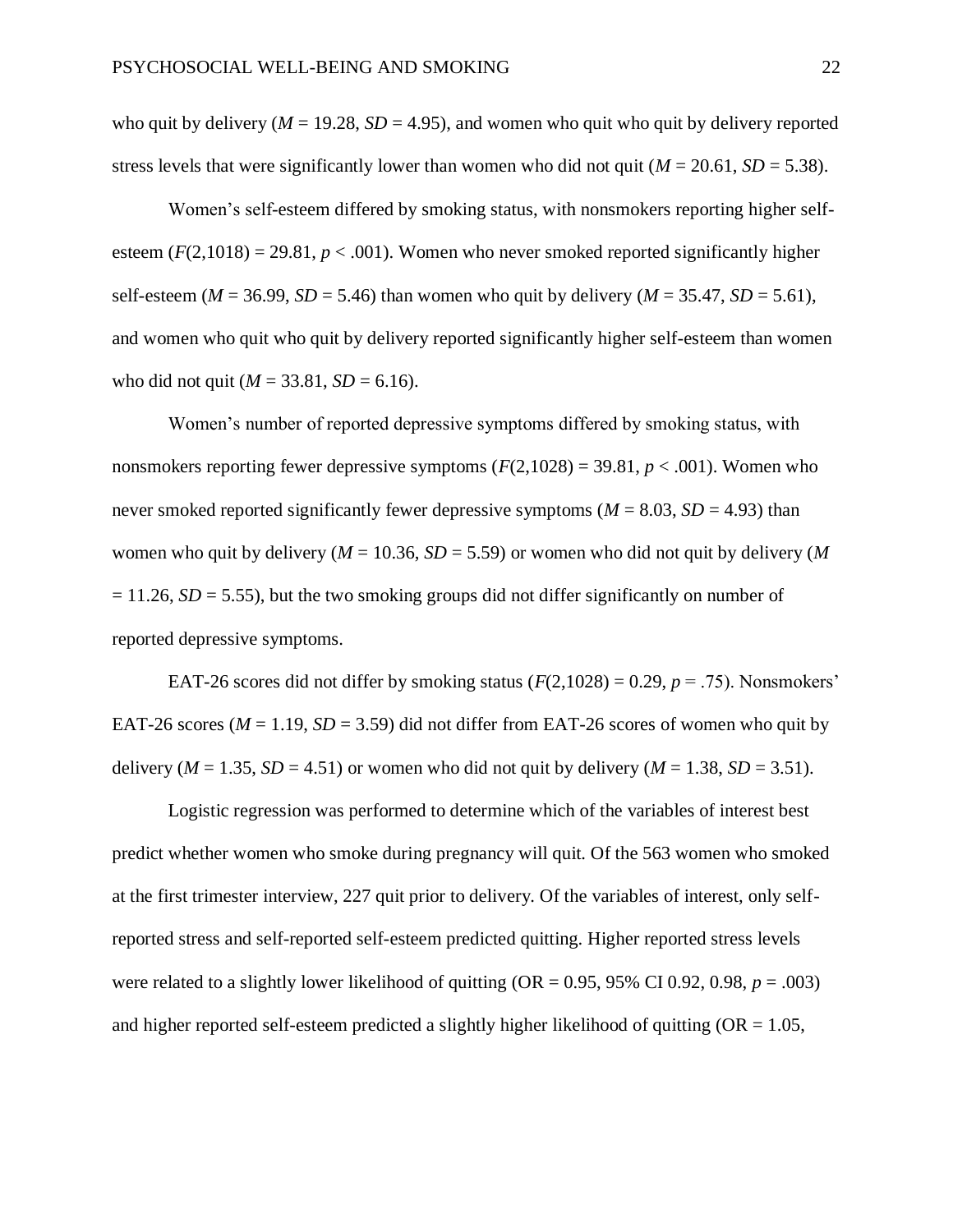95% CI 1.02, 1.08,  $p = .001$ ). Depressive symptoms and EAT-26 scores did not predict quitting among women who were smoking in the first trimester of pregnancy.

#### **Discussion**

Smoking while pregnant is associated with an array of adverse health effects on the unborn fetus, and rates of this harmful habit in pregnant women are significantly higher than the national average in Southern and Central Appalachia (Bailey, 2015; "Tobacco use and pregnancy," 2017). A previous study, utilized TIPS in an attempt to reduce the number of pregnant smokers in the sample, and it revealed that women who successfully quit smoking before delivery had healthier birth outcomes (i.e. newborn health status, gestational age at delivery, birth size, and type of delivery) than women who did not quit (Bailey, 2015, p. 828). Instruments measuring psychosocial well-being and disordered eating patterns were implemented during the TIPS study by trained health educators over the course of 4 prenatal visits and smoking status was measured at each visit. Smoking status and birth outcomes were the focus of the TIPS study; as a result, the psychosocial well-being (i.e. stress, self-esteem, and depression) and disordered eating instruments were not analyzed in the original study.

The stress subscale of the PPP, the self-esteem subscale of the PPP, the CESD-10, and the EAT-26 from the TIPS study were analyzed in the current study to explore the relationships among stress, self-esteem, depression, disordered eating patterns, and efforts to quit smoking in pregnant women of South-Central Appalachia. Little existing literature examines the variables of interest in pregnant smokers, though relevant research generally supports the results of the current study. Increased levels of stress and low self-esteem have been shown to predict the likelihood of smoking. Findings from the current study are consistent with the results of the of previous literature, though much of the literature on stress, self-esteem, and smoking has been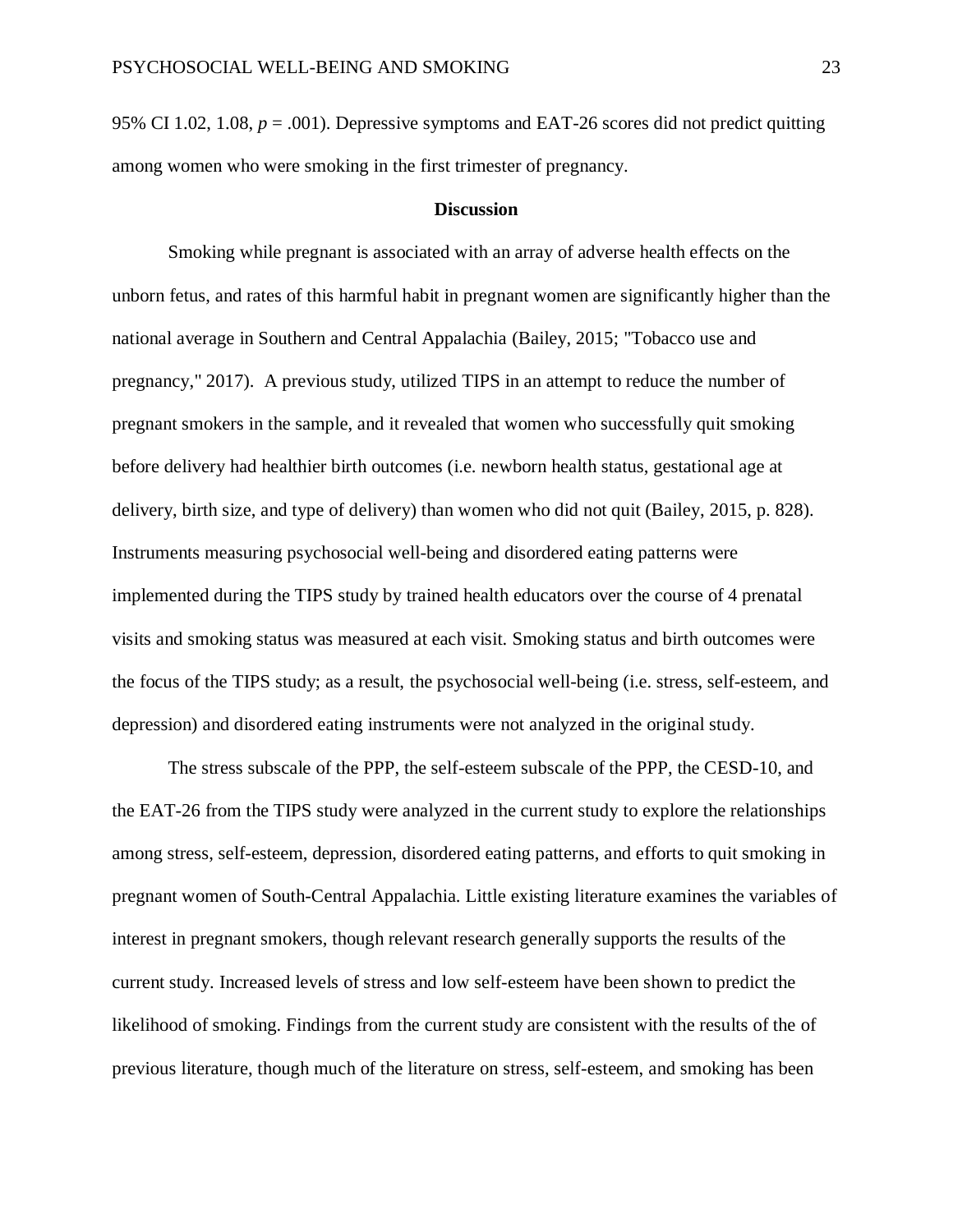conducted among adolescent populations. Like stress and self-esteem, existing research findings support the increased likelihood of smoking among individuals who have a history of depressive symptoms when compared with those who do not have a history of depressive symptoms, and this finding was partially supported by the current study. Women's depression scores did differ by smoking status, but depression was not a significant predictor of quitting likelihood according to logistic regression analysis. A strong relationship has been supported between smoking and disordered eating patterns among adolescents, though little research has explored these variables during pregnancy. The current study shows no relationship between smoking cessation rates and disordered eating patterns in these pregnant smokers. These results are inconsistent with the hypothesis and existing research on adolescents, but the differing demographic, specifically that the women were pregnant, does not make the discrepancy surprising. Previous research has shown that disordered eating tends to improve during pregnancy (Blais et al., 1999). This could be true in the current study.

Limitations of the current study include the selection of participants and the method in which the intervention was delivered. Participants were selected from five prenatal practices in South-Central Appalachia using convenience sampling methods. The intervention of the TIPS study was personalized for each participant; however, the lack of a script during interviews is another possible limitation due to lack of standardization.

The Appalachian population is a unique demographic in which rates of pregnant smoking are alarmingly high, and future research should be done to explore whether the discovered relationships between stress, self-esteem, and depression are true for populations in other areas. Additionally, while the primarily Caucasian demographic was representative of pregnant women in South-Central Appalachia, testing these hypotheses in a more diverse sample would be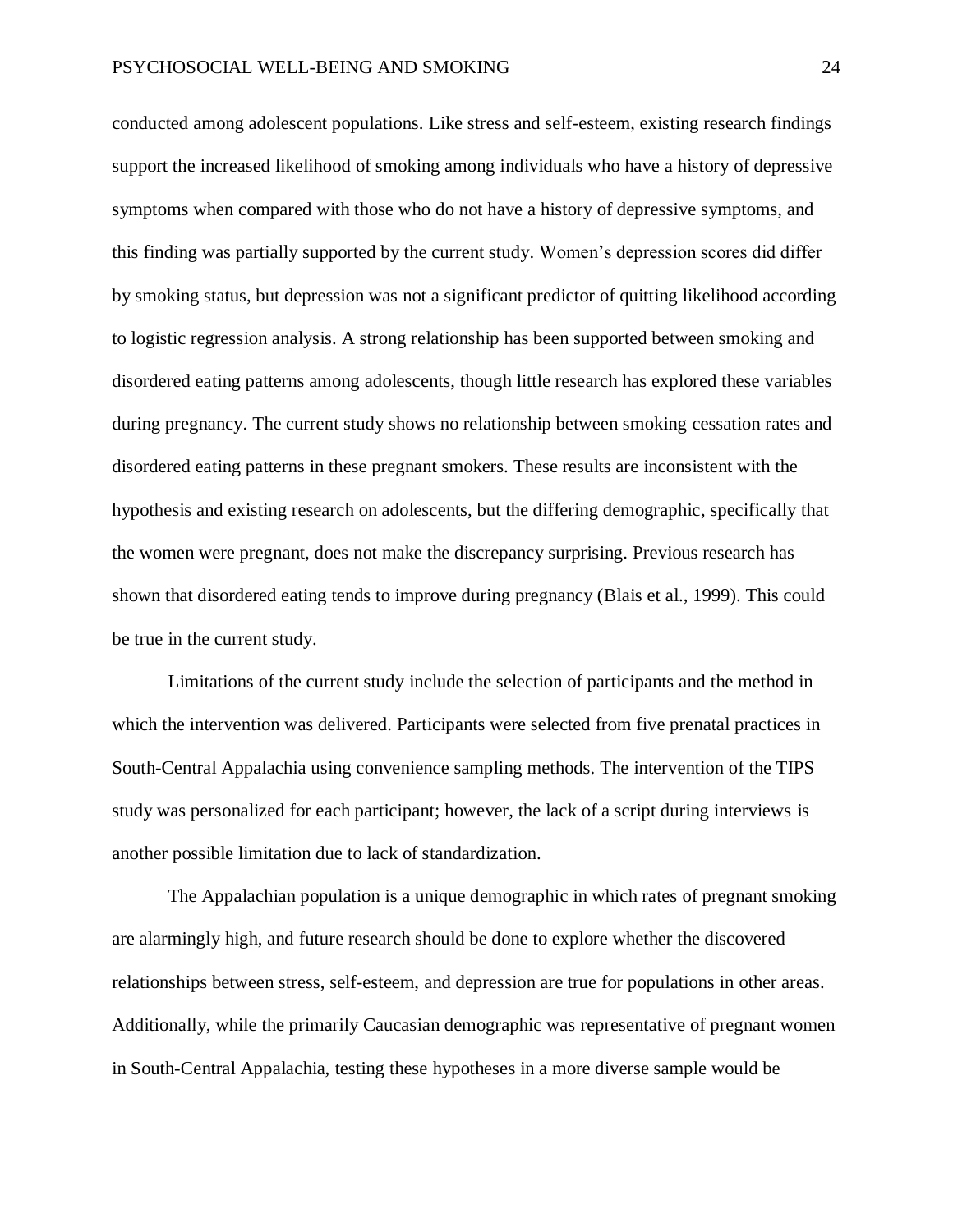beneficial in future research. For subsequent intervention programs, findings on stress and selfesteem may improve the quit rates of mothers and to improve infant health outcomes as a result. Pregnant smokers with high levels of stress or low self-reported self-esteem could benefit from interventions with resources tailored toward improving these psychosocial factors or from referral to a health care professional who specializes in the area, such as a social worker or therapist. Screening women for stress and self-esteem at prenatal healthcare visits would guide physicians in referring women with significant scores to intervention programs or mental health professionals. By addressing the underlying factors that affect psychosocial well-being in pregnant smokers, there is potential for a greater number of pregnant smokers to quit smoking before delivery if these factors are inhibiting their smoking cessation, and subsequently improve the health of their infants.

#### **Conclusion**

Researching the psychosocial well-being and disordered eating patterns of TIPS intervention participants revealed relationships among stress, self-esteem, depression and efforts to quit smoking in pregnant women of South-Central Appalachia. Variables that directly predicted quitting include self-reported stress and self-reported self-esteem. Results of the original TIPS study showed that the women who successfully stopped smoking had more positive birth outcomes compared with women who did not quit before delivery; therefore, understanding how psychosocial well-being relates to quit rates may help tailor future intervention programs. More research should be done with intervention programs targeted toward pregnant smokers with significantly high levels of stress and low levels of self-esteem. Adjusting interventions to address the improvement of psychosocial well-being is suggested to increase the rates of women who quit smoking and improve the health of their infants.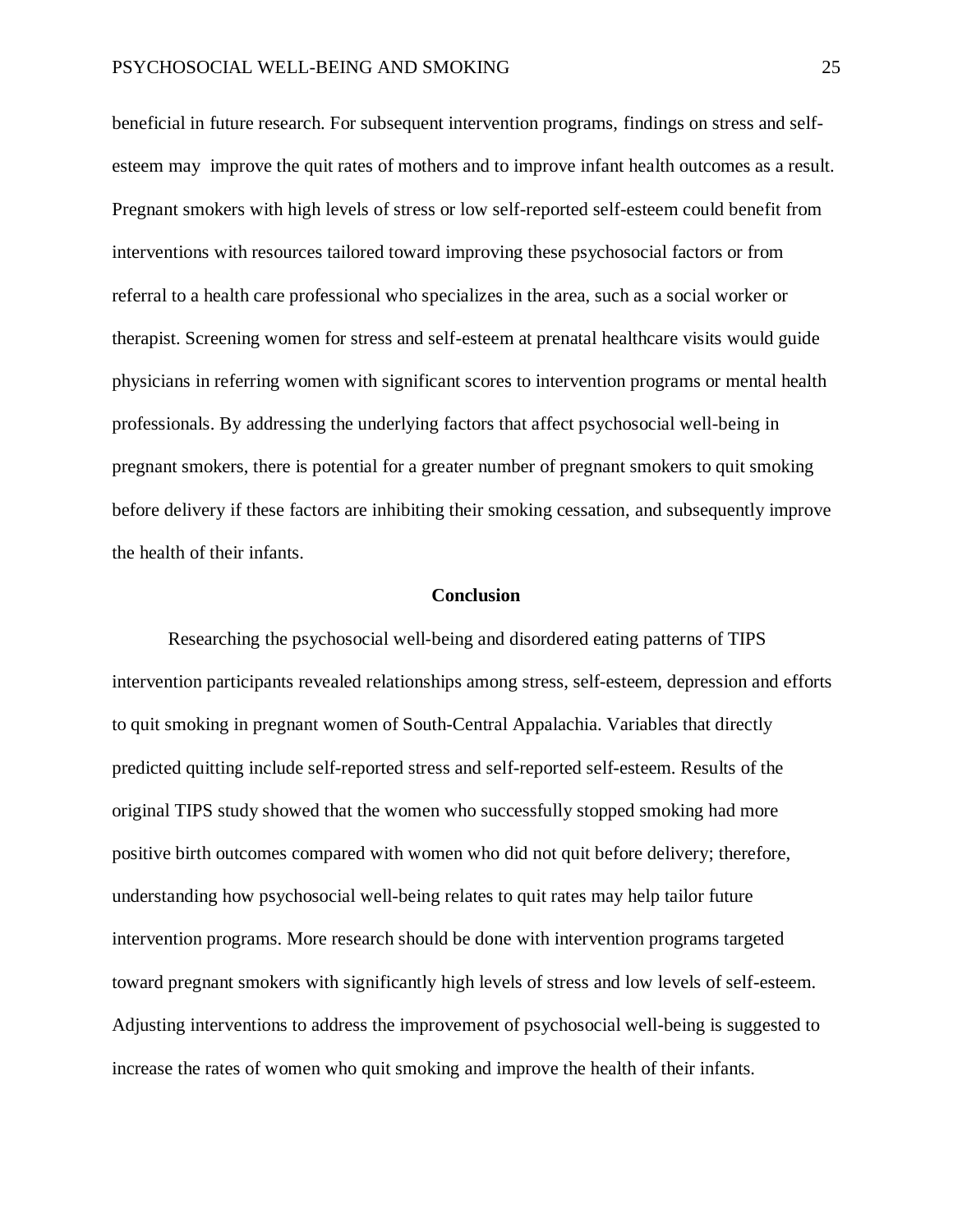## References

- Abernathy, T., Massad, L., & Romano-Dwyer, L. (1995). The relationship between smoking and self-esteem. *Adolescence, 30*, 899-907. Retrieved from <https://www.ncbi.nlm.nih.gov/pubmed/8588525>
- Anda, R., Williamson, D., & Escobedo L*.* (1990). Depression and the dynamics of smoking. *JAMA, 264,* 1541-1545. Retrieved from<https://www.ncbi.nlm.nih.gov/pubmed/2395193>
- Anzengruber, D., Klump, K., Thornton, L., Brandt, H., Crawford, S., Fichter, M., …Bulik, C. (2006). Smoking in eating disorders. *Eating Behaviors, 7,* 291- 299[.https://doi.org/10.1016/j.eatbeh.2006.06.005](https://doi.org/10.1016/j.eatbeh.2006.06.005)
- Bailey, B. (2015). Effectiveness of a pregnancy smoking intervention: The Tennessee intervention for pregnant smokers program**.** *Health Education and Behavior, 42,* 824- 831. doi: 10.1177/1090198115590780
- Baumeister, R., Campbell, J., Krueger, J., & Vohs, K. (2003). Does high self-esteem cause better performance, interpersonal success, happiness, or a healthier lifestyle? *Psychological Science in the Public Interest, 4*(1), 1-44. Retrieved from

<http://journals.sagepub.com/doi/pdf/10.1111/1529-1006.01431>

- Blais, M., Becker, A., Burwell, R., Flores, A., Nussbaum, K., Greenwood, D., … Herzog, D. (1999). Pregnancy: Outcome and impact on symptomatology in a cohort of eatingdisordered women. *International Journal of Eating Disorders, 27,* 140-149.Retrieved from<https://www.ncbi.nlm.nih.gov/pubmed/10657887>
- Blalock, J., Robinson, J., Wetter, D., & Cinciripini, P. (2006) Relationship of DSM-IV-based depressive disorders to smoking cessation and smoking reduction in pregnant smokers. *American Journal of Addiction, 15*, 268-277. doi: [10.1080/10550490600754309](https://doi.org/10.1080/10550490600754309)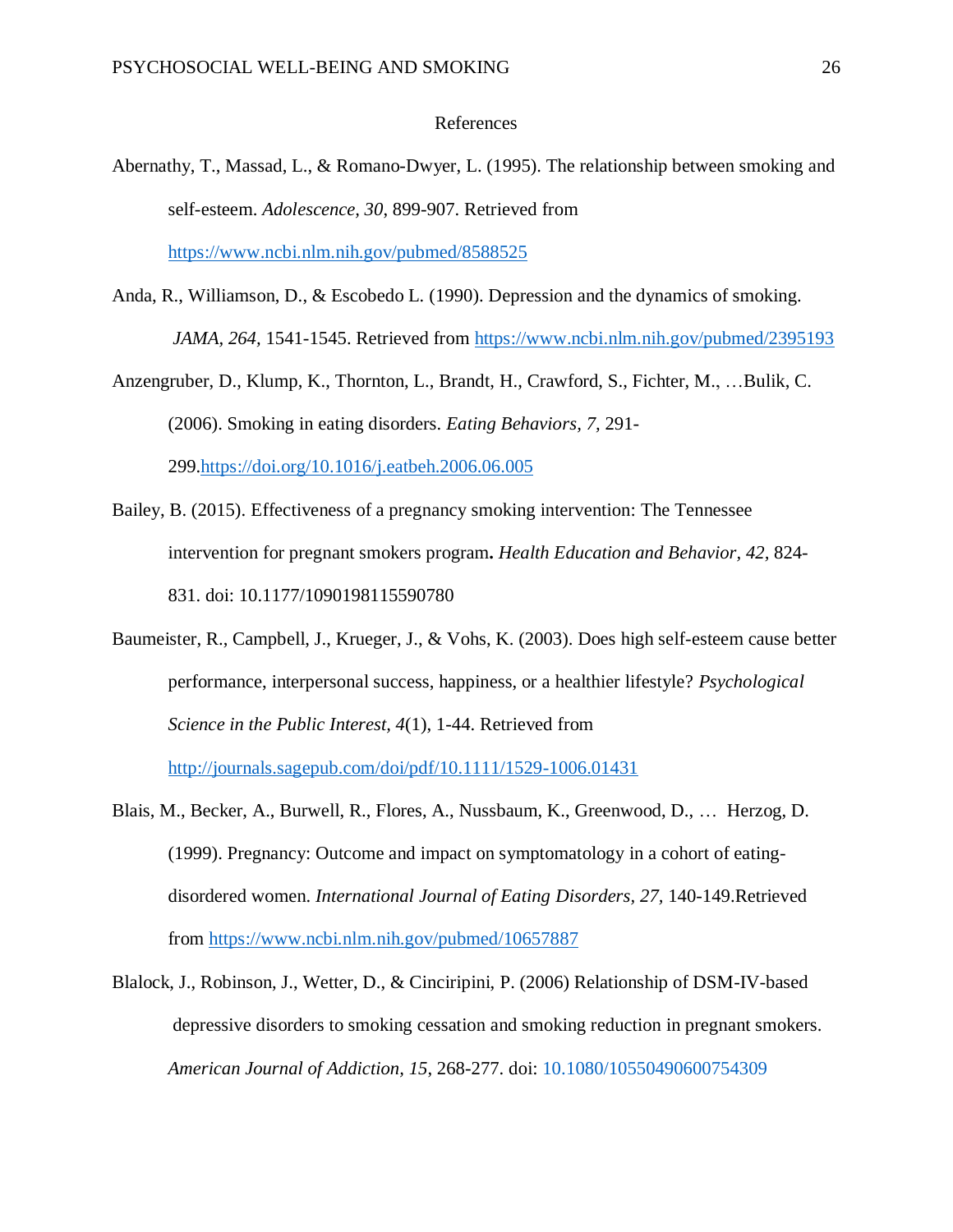- Brandon, T. H., & Baker, T. B. (1991). The smoking consequences questionnaire: The subjective expected utility of smoking in college students. *Psychological Assessment: A Journal of Consulting and Clinical Psychology, 3,* 484-491. <http://dx.doi.org/10.1037/1040-3590.3.3.484>
- Breslau, N., Kilbey, M., & Andreski, P. (1991). Nicotine dependence, major depression, and anxiety in young adults. *Archives of General Psychiatry, 48,* 1069-1074. Retrieved from <https://www.ncbi.nlm.nih.gov/pubmed/1845224>
- Breslau, N., Kilbey, M., & Andreski, P. (1993). Nicotine dependence and major depression: New evidence from a prospective investigation. *Archives of General Psychiatry, 50,* 31-35. Retrieved from<https://www.ncbi.nlm.nih.gov/pubmed/8422219>
- Brook, J., Cohen, P., & Brook, D. (1998). Longitudinal study of co-occurring psychiatric disorders and substance use. *Journal of the American Academy of Child and Adolescent Psychiatry, 37,* 322-330. doi: [10.1097/00004583-199803000-00018](https://doi.org/10.1097/00004583-199803000-00018)
- Brown, R., Lewinsohn, P., Seeley, J., & Wagner, E. (1996). Cigarette smoking, major depression, and other psychiatric disorders among adolescents. *Journal of the American Academy of Child and Adolescent Psychiatry, 35,* 1602-1610. <https://doi.org/10.1097/00004583-199612000-00011>
- Bullock, L., Mears, J., Woodcock, C., & Record, R. (2001). Retrospective study of the association of stress and smoking during pregnancy in rural women. *Addictive Behaviors, 26,* 405-413. [https://doi.org/10.1016/S0306-4603\(00\)00118-0](https://doi.org/10.1016/S0306-4603(00)00118-0)
- Cachelin, F., Veisel, C., Barzegarnazari, E., & Striegel-Moore, R. (2000). Disordered eating, acculturation, and treatment-seeking in a community sample of Hispanic, Asian, Black,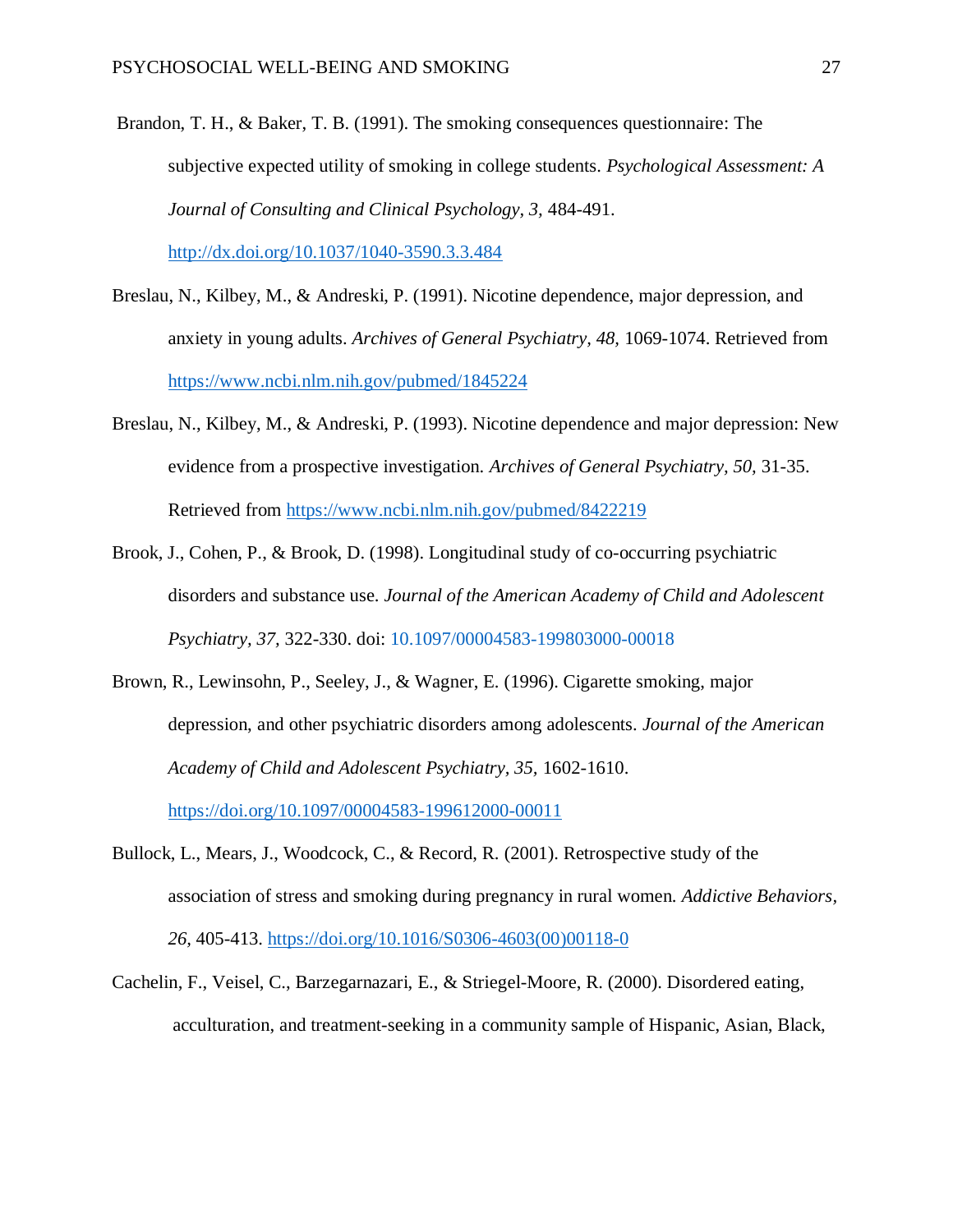and White women. *Psychology of Women Quarterly, 24,* 244-253.

<https://doi.org/10.1111/j.1471-6402.2000.tb00206.x>

- Carey, M. P., Kalra, D. L., Carey, K. B., Halperin, S., & Richards, C. S. (1993). Stress and unaided smoking cessation: A prospective investigation. *Journal of Consulting and Clinical Psychology, 61*, 831-838. [http://dx.doi.org/10.1037/0022-006X.61.5.831](http://psycnet.apa.org/doi/10.1037/0022-006X.61.5.831)
- Choi, W. S., Patten, C. A., Gillin, J.,Kaplan, R. M., & Pierce, J. P. (1990). Cigarette smoking predicts development of depressive symptoms among US adolescents. *Annals of Behavioral Medicine, 19,* 42-50[.https://doi.org/10.1007/BF02883426](https://doi.org/10.1007/BF02883426)
- Cohen, S. & Lichtenstein, E. (1990). Perceived stress, quitting smoking, and smoking relapse. *Health Psychology, 9,* 466-478. <http://dx.doi.org/10.1037/0278-6133.9.4.466>
- Copeland, A. L., Brandon, T. H., & Quinn, E. P. (1995). The smoking consequences questionnaire-adult: Measurement of smoking outcome expectancies of experienced smokers. *Psychological Assessment, 7,* 484-494. Retrieved from <http://psycnet.apa.org/buy/1996-10053-001>
- Copper, R. L, Goldenberg, R. L., Das, A., Elder, N., Swain, M. Norman, G., … Meier, A. M. (1996). The preterm prediction study: Maternal stress is associated with spontaneous preterm births at less than thirty-five weeks' gestation. *American Journal of Obstetrics and Gynecology, 175,* 1286-1292. Retrieved from

<https://www.ncbi.nlm.nih.gov/pubmed/8942502>

- Covey, L. S., Glassman, A. H., & Stetner, F. (1998). Cigarette smoking and major depression. *Journal of Addictive Diseases, 17,* 35-46. [https://doi.org/10.1300/J069v17n01\\_04](https://doi.org/10.1300/J069v17n01_04)
- Croghan, I. T., Bronars, C., Patten, C. A., Schroeder, D. R., Nirelli, L. M., Thomas, J. L., …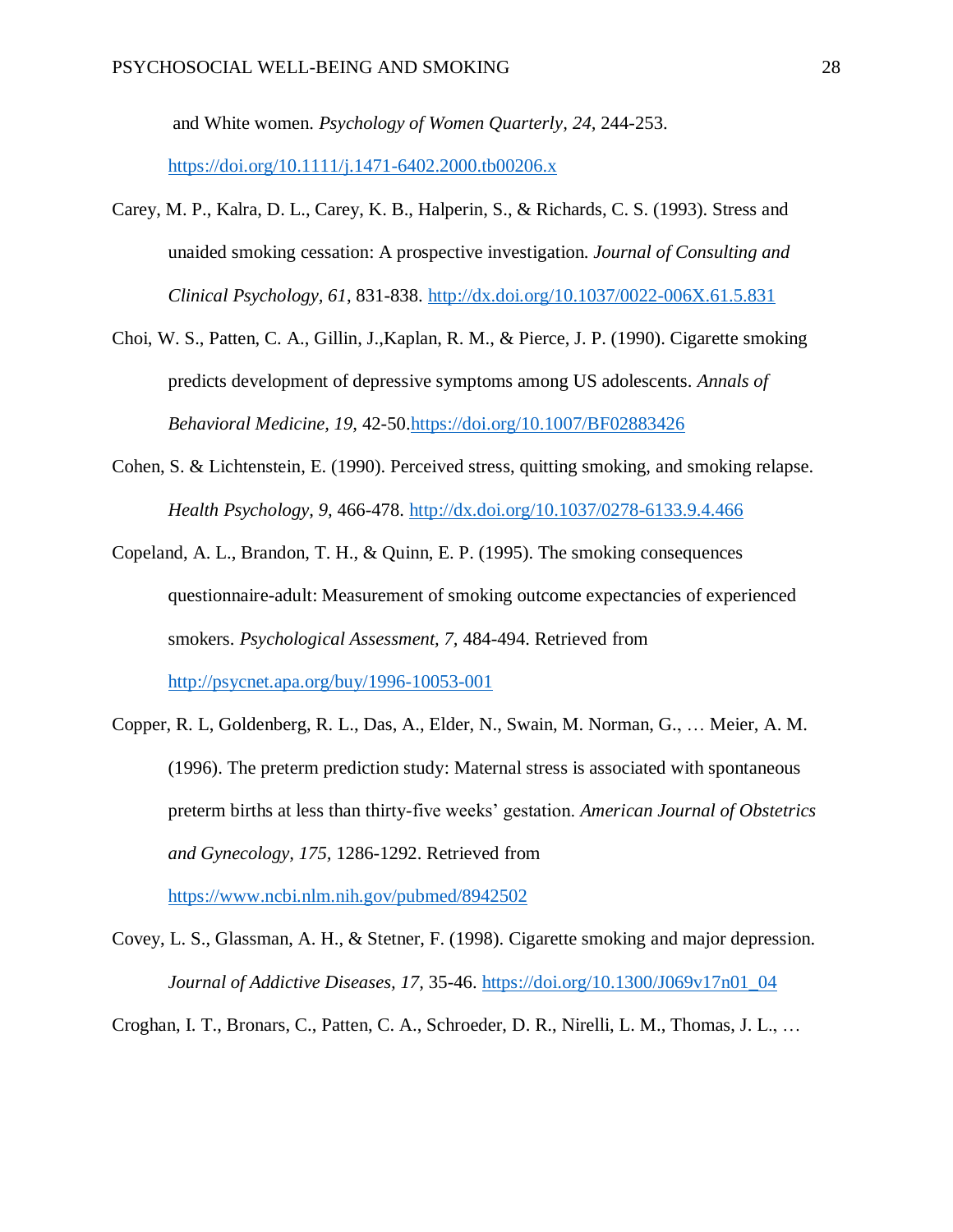Hurt, R. D. (2006). Is smoking related to body image satisfaction, stress, and self-esteem in young adults? *American Journal of Health Behavior, 30,* 322-333. doi[:10.5555/ajhb.2006.30.3.322](https://doi.org/10.5555/ajhb.2006.30.3.322)

Croll, J., Neumark-Sztainer, D., Story, M., & Ireland, M. (2002). Prevalence and risk and protective factors related to disordered eating behaviors among adolescents: Relationship to gender and ethnicity. *Journal of Adolescent Health, 31*, 166-175[.](https://doi.org/10.1016/S1054-139X(02)00368-3) [https://doi.org/10.1016/S1054-139X\(02\)00368-3](https://doi.org/10.1016/S1054-139X(02)00368-3)

- Curry, M. A., Burton, D., & Fields, J. (1998). The prenatal psychosocial profile: A research and clinical tool. *Research in Nursing & Health, 21,* 211–219. doi:10.1002/(SICI)1098-240X (199806)21:3\_211::AID-NUR4\_3.0.CO;2-K
- Degenhardt, L., & Hall, W. (2001). The relationship between tobacco use, substance-use disorders and mental health: Results from the National Survey of Mental Health and Well-Being. *Nicotine and Tobacco Research, 3,* 225-234. doi[:10.1080/14622200110050457](https://doi.org/10.1080/14622200110050457)
- Dozois, D. N., Farrow, J. A., & Miser, A. (1995). Smoking patterns and cessation motivations during adolescence. *International Journal of the Addictions, 30,* 1485-1498. <https://doi.org/10.3109/10826089509055844>

Eating disorders: About more than food. (2014). Retrieved from <https://www.nimh.nih.gov/health/publications/eating-disorders/index.shtml>

Escobedo, L. G., Reddy, M., & Giovino, G. A. (1998). The relationship between depressive symptoms and cigarette smoking in US adolescents. *Addiction, 93,* 433-440. Retrieved from<https://www.ncbi.nlm.nih.gov/pubmed/10328050>

Fang, W. L., Goldstein, A. O., Butzen, A. Y., Hartsock, S. A., Hartmann, K. E., Helton, M., &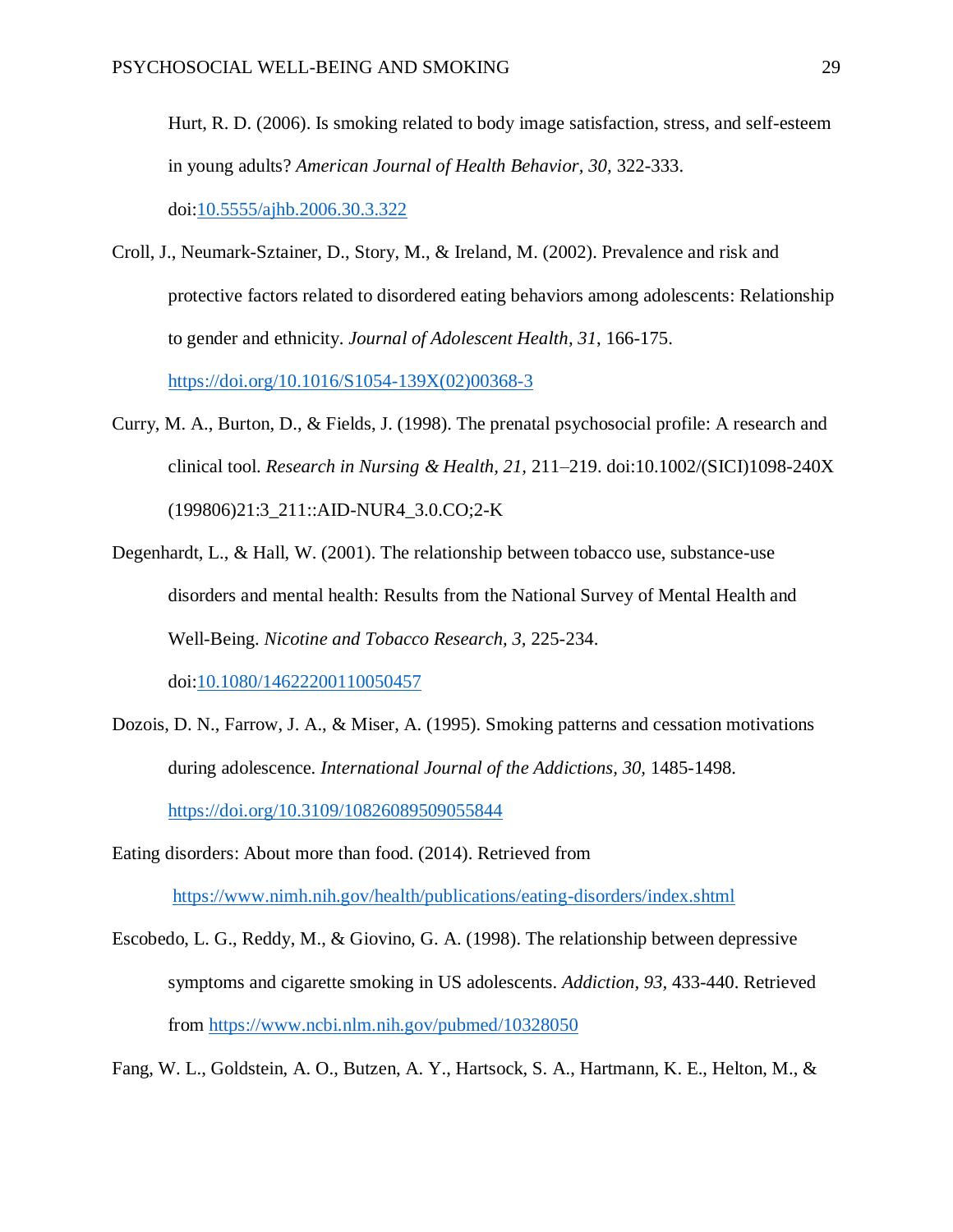Lohr, J. A. (2004). Smoking cessation in pregnancy: A review of postpartum relapse prevention strategies. *Journal of the American Board of Family Medicine, 17,* 264-275. doi: 10.3122/jabfm.17.4.264

- Fergusson, D. M., Goodwin, R. D., & Horwood, L. J. (2003). Major depression and cigarette smoking: Results of a 21-year longitudinal study. *Psychological Medicine, 33,* 1357- 1267. Retrieved from<https://www.ncbi.nlm.nih.gov/pubmed/14672244>
- Ferdinand, R. F., Blum, M., & Verhulst, F. C. (2001). Psychopathology in adolescence predicts substance use in young adulthood. *Addiction, 96,* 861-870. doi: 10.1046/j.1360- 0443.2001.9668617.x
- Fink, G. (Ed.). (2010). *Stress consequences: mental, neuropsychological, and socioeconomic*. San Diego: CA: Academic Press.
- Floyd, R. L., Rimer, B. K., Giovino, G. A., Mullen, P. D., & Sullivan, S. E. (1993). A review of smoking in pregnancy: Effects on pregnancy outcomes and cessation efforts. *Annual Review of Public Health*, *14*, 379-411.

<http://www.annualreviews.org/doi/pdf/10.1146/annurev.pu.14.050193.002115>

- Franko, D. L., Blais, M. A., Becker, A. E., Delinsky, S. S, Greenwood, D. N., Flores, A. T., … & Herzog, D. B. (2001). Pregnancy complications and neonatal outcomes in women with eating disorders. *The American Journal of Psychiatry, 158,* 1461-1466. <https://doi.org/10.1176/appi.ajp.158.9.1461>
- French, S., A., Perry, C. L., Leon, G. R., & Fulkerson, J. A. (1994). Weight concerns, dieting behaviors, and smoking initiation among adolescents: A prospective study. *American Journal of Public Health,* 84(*11*), 1818-1820. Retrieved from <https://www.ncbi.nlm.nih.gov/pmc/articles/PMC1615224/>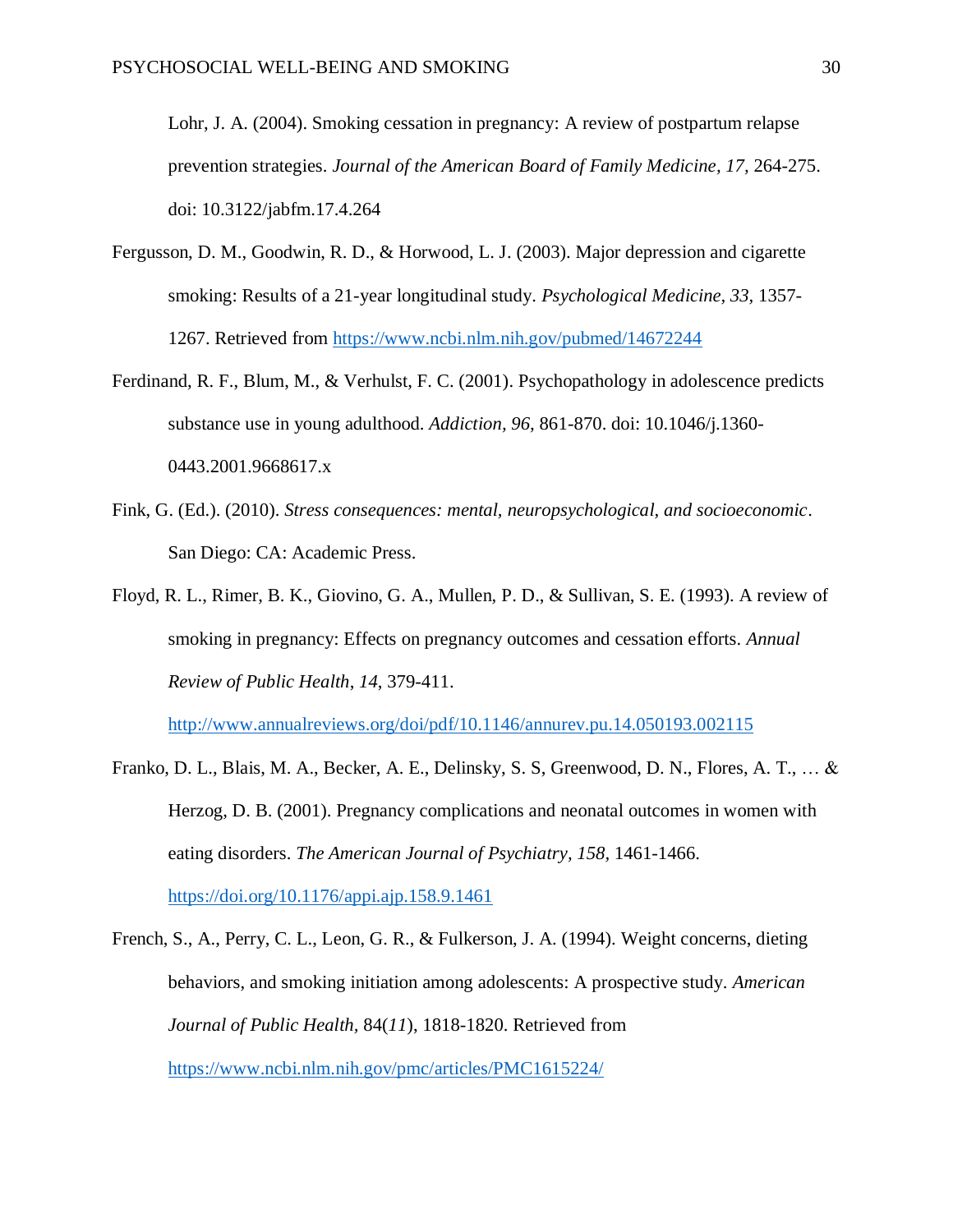- Garner, D. M., Olmsted, M.P., Bohr, Y., & Garfinkel, P.E. (1982). The Eating Attitudes Test: Psychometric features and clinical correlates. *Psychological Medicine, 12*, 871-878. Retrieved from<https://www.ncbi.nlm.nih.gov/pubmed/6961471>
- Gibbons, F. X., Eggleston, T. J., & Benthin, A. C. (1997). Cognitive reactions to smoking relapse: The reciprocal relation between dissonance and self-esteem. *Journal of Personality and Social Psychology, 72,* 184-195. [http://dx.doi.org/10.1037/0022-](http://dx.doi.org/10.1037/0022-3514.72.1.184) [3514.72.1.184](http://dx.doi.org/10.1037/0022-3514.72.1.184)
- Glassman, A. H., Covey, L. S., Stetner, F., & Rivelli, S. (2001) Smoking cessation and the course of major depression: A follow-up study. *The Lancet, 357,* 1929-1932. [http://doi.org/10.1016/S0140-6736\(00\)05064-9](http://doi.org/10.1016/S0140-6736(00)05064-9)
- Glassman, A. H., Helzer, J. E., Covey, L. S., Cottler, L. B., Stetner, F., Tipp, J. E., & Johnson, J. (1990). Smoking, smoking cessation, and major depression. *Journal of the American Medical Association, 264,* 1546-1549. doi: 10.1001/jama.1990.03450120058029
- Glendinning, A., & Inglis D. (1999). Smoking behavior in youth: The problem of low selfesteem? *Journal of Adolescence, 22,* 673-682[.https://doi.org/10.1006/jado.1999.0262](https://doi.org/10.1006/jado.1999.0262)
- Goodman, E., & Capitman, J. (2000). Depressive symptoms and cigarette smoking among teens. *Pediatrics, 106,* 748-755. Retrieved from

<https://www.ncbi.nlm.nih.gov/pubmed/11015518>

- Hall, S. M., Munoz, R. F., Reus, V. I., & Sees, K. L. (1993). Nicotine, negative affect, and depression. *Journal of Consulting and Clinical Psychology, 61*, 761-767. Retrieved from <https://www.ncbi.nlm.nih.gov/pubmed/7902368>
- Jarry, J. L., Coambs, R. B., Polivy, J., & Herman, C. P. (1998). Weight gain after smoking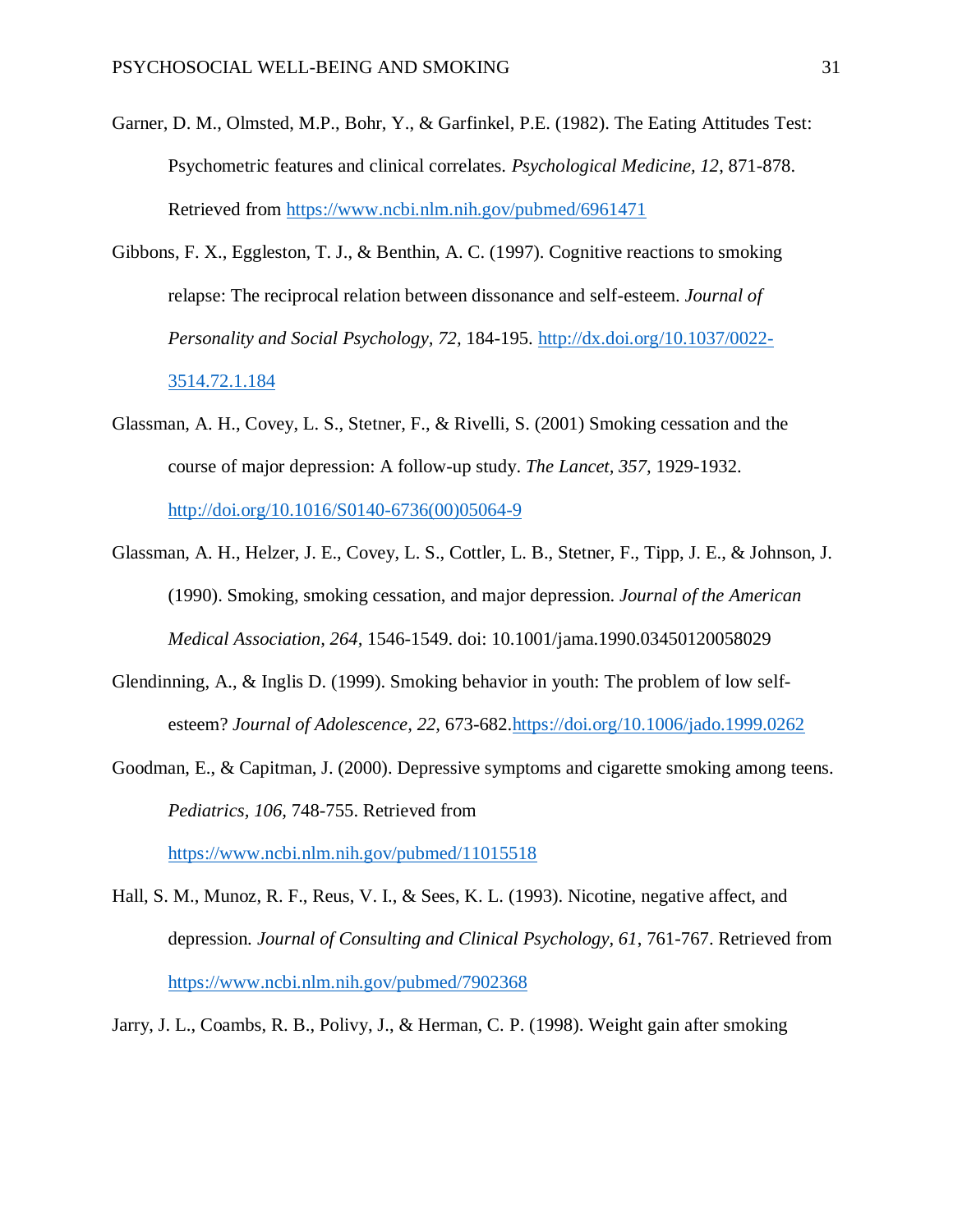cessation in women: The impact of dieting status. *International Journal of Eating Disorders, 24,* 53-64. Retrieved from<https://www.ncbi.nlm.nih.gov/pubmed/9589311>

- Kandel, D. B., Davies, M., Karus, D., & Yamaguchi, K. (1986). The consequences in young adulthood of adolescent drug involvement: An overview. *Archives of General Psychiatry, 43,* 746-754. doi: 10.1001/archpsyc.1986.01800080032005
- Kamysheva, E., Skouteris, H., Wertheim, E., Paxton, S., & Milgrom, J. (2008). Examination of a multi-factorial model of body-related experiences during pregnancy: The relationships among physical symptoms, sleep quality, depression, self-esteem, and negative body attitudes. *Body Image, 5,* 152-163.<https://doi.org/10.1016/j.bodyim.2007.12.005>
- Kendzor, D. E., Adams, C. E., Stewart, D. W., Baillie, L. E., & Copeland, A. L. (2009). Cigarette smoking is associated with body shape concerns and bulimia symptoms among young adult females. *Eating Behaviors, 10,* 56-58.

<https://doi.org/10.1016/j.eatbeh.2008.10.012>

- Lasser, K., Boyd, J. W., Woolhandler, S., Himmelstein, D. U., McCormick, D., & Bor, D. H. (2000)*.* Smoking and mental illness: A population-based prevalence study. *Journal of the American Medical Association, 284,* 2606-2610. Retrieved from <https://www.ncbi.nlm.nih.gov/pubmed/11086367>
- Lehto, S., Koukkunen, H., Hintikka, J., Vinamaki, H., Laakso, M., & Pyorala, K. (2000). Depression after coronary heart disease events. *Scandinavian Cardiovascular Journal, 34,* 580-583. <https://doi.org/10.1080/140174300750064512>
- Ludman, E. J., McBride, C. M., Nelson, J. C., Curry, S. J., Grothaus, L. C., Lando, H. A., & Pirie, P. L. (2000). Stress, depressive symptoms, and smoking cessation among pregnant women. *Health Psychology, 19*, 21-27. [http://dx.doi.org/10.1037/0278-6133.19.1.21](http://psycnet.apa.org/doi/10.1037/0278-6133.19.1.21)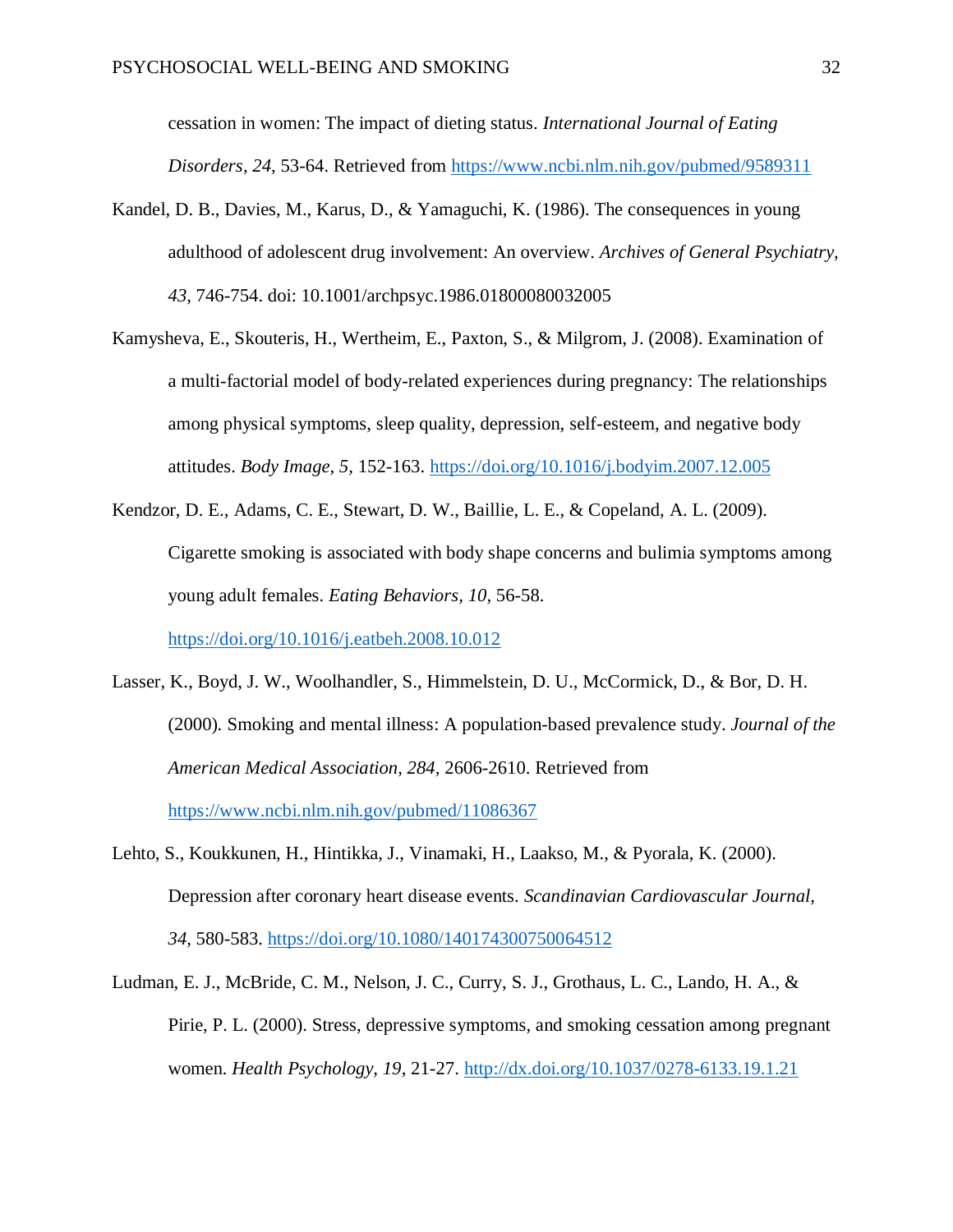- Macola, L., Vale, I. N., & Carmona, E. V. (2010). Assessment of self-esteem in pregnant women using Rosenberg's Self-Esteem Scale. *Revista da Escola de Enfermagem da USP*, *44,* 570-577. http://dx.doi.org/10.1590/S0080-62342010000300004
- Mcgee, R., &Williams, S. (2000). Does low self-esteem predict health compromising behaviors among adolescents? *Journal of Adolescence, 23,* 569-582.

<https://doi.org/10.1006/jado.2000.0344>

- Modrcin-Talbott, M. A., Pullen, L., Zandstra, K., Ehrenberger, H., & Muenchen, B. (2009). A study of self-esteem among well adolescents: Seeking a new direction. *Issues in Comprehensive Pediatric Nursing, 21,* 229-241. Retrieved from <https://www.ncbi.nlm.nih.gov/pubmed/10531889>
- Muehlenkamp, J. J., & Saris-Baglama, R. N. (2002). Self-objectification and its psychological outcomes for college women. *Psychology of Women Quarterly, 26,* 371-379. Retrieved from<http://journals.sagepub.com/doi/pdf/10.1111/1471-6402.t01-1-00076>
- Mullen, P. D., Richardson, M. A., Quinn, V. P., & Ershoff, D. H. (1997). Postpartum return to smoking: Who is at risk and when. *American Journal of Health Promotion, 11,* 323-330. Retrieved from<https://www.ncbi.nlm.nih.gov/pubmed/10167366>
- Murphy, N. T., & Price, C. J. (1988). The influence of self-esteem, parental smoking, and living in a tobacco production region on adolescent smoking behavior. *Journal of School Health, 58,* 401-405. doi: 10.1111/j.1746-1561.1988.tb05814.x
- Nichter, M., Nichter, M., Vuckovic, N., Quintero, G., & Ritenbaugh, C. (1997). Smoking experimentation and initiation among adolescent girls: Qualitative and quantitative findings. *Tobacco Control, 6,* 285-295. <http://dx.doi.org/10.1136/tc.6.4.285>

Parrott, A. C. (1995). Smoking cessation leads to reduced stress, but why? *International Journal*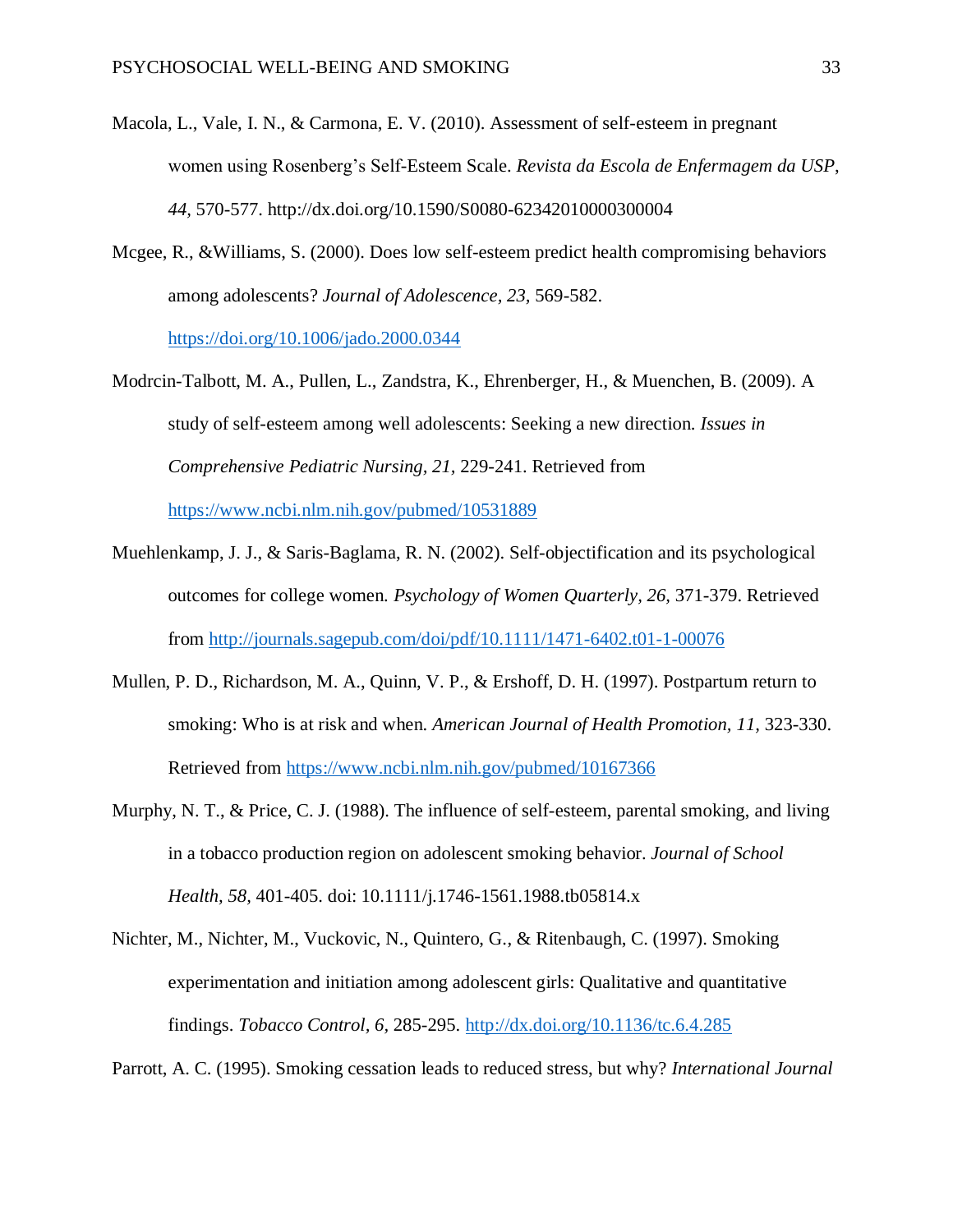*of the Addictions, 30,* 1509-1516. <http://dx.doi.org/10.3109/10826089509055846>

- Patton, G. C., Carlin, J. B., Coffey, C., Wolfe, R., Hibbert, M., & Bowes, G. (1998). Depression, anxiety, and smoking initiation: A prospective study over 3 years. *American Journal of Public Health, 88,* 1518–1522. doi: 10.2105/AJPH.88.10.1518
- Peacock, J. L., Bland, J. M., & Anderson, H. R. (1995). Preterm delivery: Effects of socioeconomic factors, psychosocial stress, smoking, alcohol, and caffeine. *BMJ, 311,*  531. <https://doi.org/10.1136/bmj.311.7004.531>
- Pisetsky, E. M., Chao, Y. M., Dierker, L. C., May, A. M., & Striegel-Moor, R. H. (2008). Disordered eating and substance use in high-school students: Results from the youth risk behavior surveillance system. *International Journal of Eating Disorders, 41,* 464-470. doi: [10.1002/eat.20520](https://doi.org/10.1002/eat.20520)
- Pomerleau, C. S., & Saules, K. (2007). Body image, body satisfaction, and eating patterns in normal-weight and overweight/obese women current smokers and never-smokers. *Addictive Behaviors, 32,* 2329-2334. <https://doi.org/10.1016/j.addbeh.2007.01.027>
- Pomerleau, C. S., Zucker, A. N., & Stewart, A. J. (2001). Characterizing concerns about postcessation weight gain: Results from a national survey of women smokers. *Nicotine & Tobacco Research*, *3,* 51-60. doi: [10.1080/14622200020032105](https://doi.org/10.1080/14622200020032105)
- Radloff, L.S. (1977). CES-D scale: A self-report depression scale for research in the general populations. *Applied Psychological Measurement*, *1*, 385-401. Retrieved from [http://homepages.se.edu/cvonbergen/files/2013/01/The-CES-D-Scale\\_A-Self-report-](http://homepages.se.edu/cvonbergen/files/2013/01/The-CES-D-Scale_A-Self-report-Depression-Scale-for-Research-in-the-General-Population.pdf)[Depression-Scale-for-Research-in-the-General-Population.pdf](http://homepages.se.edu/cvonbergen/files/2013/01/The-CES-D-Scale_A-Self-report-Depression-Scale-for-Research-in-the-General-Population.pdf)

Rosenberg, M. (1965). Society and the adolescent self-image. Princeton, NJ: Princeton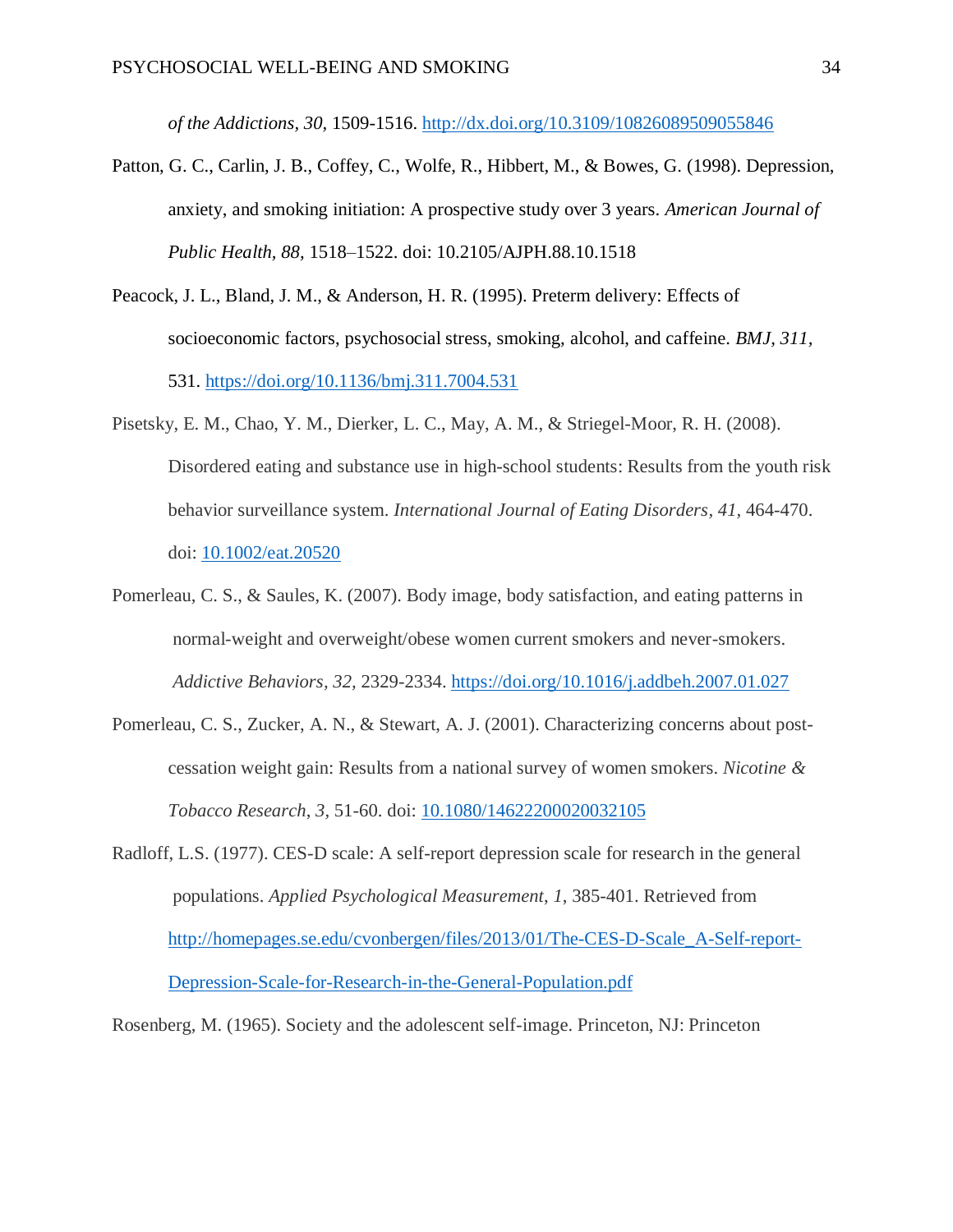University Press. Retrieved from

[http://fetzer.org/sites/default/files/images/stories/pdf/selfmeasures/Self\\_Measures\\_for\\_Se](http://fetzer.org/sites/default/files/images/stories/pdf/selfmeasures/Self_Measures_for_Self-Esteem_ROSENBERG_SELF-ESTEEM.pdf) [lf-Esteem\\_ROSENBERG\\_SELF-ESTEEM.pdf](http://fetzer.org/sites/default/files/images/stories/pdf/selfmeasures/Self_Measures_for_Self-Esteem_ROSENBERG_SELF-ESTEEM.pdf)

Saules, K. K., Pomerleau, C. S., Snedecor, S. M., Brouwer, R. N., & Rosenberg, E. E. (2004). Effects of disordered eating and obesity on weight, craving, and food intake during ad libitum smoking and abstinence. *Eating Behaviors, 5,* 353-363.

<https://doi.org/10.1016/j.eatbeh.2004.04.011>

Silverstein, B. (1982). Cigarette smoking, nicotine addiction, and relaxation. *Journal of Personality and Social Psychology, 42,* 946-950. Retrieved from

<https://www.ncbi.nlm.nih.gov/pubmed/7086634>

Smoking during pregnancy. (2015, December). Retrieved from

<http://www.marchofdimes.org/pregnancy/smoking-during-pregnancy.aspx>

- Sollid, C. P., Wisborg, K., Hijort, J., Secher, N. J. (2004). Eating disorder that was diagnosed before pregnancy and pregnancy outcome. *American Journal of Obstetrics and Gynecology, 40,* 206-210. [http://dx.doi.org/10.1016/S0002-9378\(03\)00900-1](http://dx.doi.org/10.1016/S0002-9378(03)00900-1)
- Steptoe, A. (Ed.). (2007). *Depression and Physical Illness.* New York, NY: Cambridge University Press. Retrieved from

[https://books.google.com/books?hl=en&lr=&id=V6RQhrxDw8YC&oi=fnd&pg=PA3&d](https://books.google.com/books?hl=en&lr=&id=V6RQhrxDw8YC&oi=fnd&pg=PA3&dq=Depression+and+Physical+Illness+steptoe&ots=VDZdYd_xiT&sig=udDLMz2VkPU5P4b3PGVYjjeescU#v=onepage&q=Depression%20and%20Physical%20Illness%20steptoe&f=false)

[q=Depression+and+Physical+Illness+steptoe&ots=VDZdYd\\_xiT&sig=udDLMz2VkPU5](https://books.google.com/books?hl=en&lr=&id=V6RQhrxDw8YC&oi=fnd&pg=PA3&dq=Depression+and+Physical+Illness+steptoe&ots=VDZdYd_xiT&sig=udDLMz2VkPU5P4b3PGVYjjeescU#v=onepage&q=Depression%20and%20Physical%20Illness%20steptoe&f=false)

[P4b3PGVYjjeescU#v=onepage&q=Depression%20and%20Physical%20Illness%20stept](https://books.google.com/books?hl=en&lr=&id=V6RQhrxDw8YC&oi=fnd&pg=PA3&dq=Depression+and+Physical+Illness+steptoe&ots=VDZdYd_xiT&sig=udDLMz2VkPU5P4b3PGVYjjeescU#v=onepage&q=Depression%20and%20Physical%20Illness%20steptoe&f=false)

[oe&f=false](https://books.google.com/books?hl=en&lr=&id=V6RQhrxDw8YC&oi=fnd&pg=PA3&dq=Depression+and+Physical+Illness+steptoe&ots=VDZdYd_xiT&sig=udDLMz2VkPU5P4b3PGVYjjeescU#v=onepage&q=Depression%20and%20Physical%20Illness%20steptoe&f=false)

Tobacco use and pregnancy. (2017, September 29). Retrieved from

<https://www.cdc.gov/reproductivehealth/maternalinfanthealth/tobaccousepregnancy/>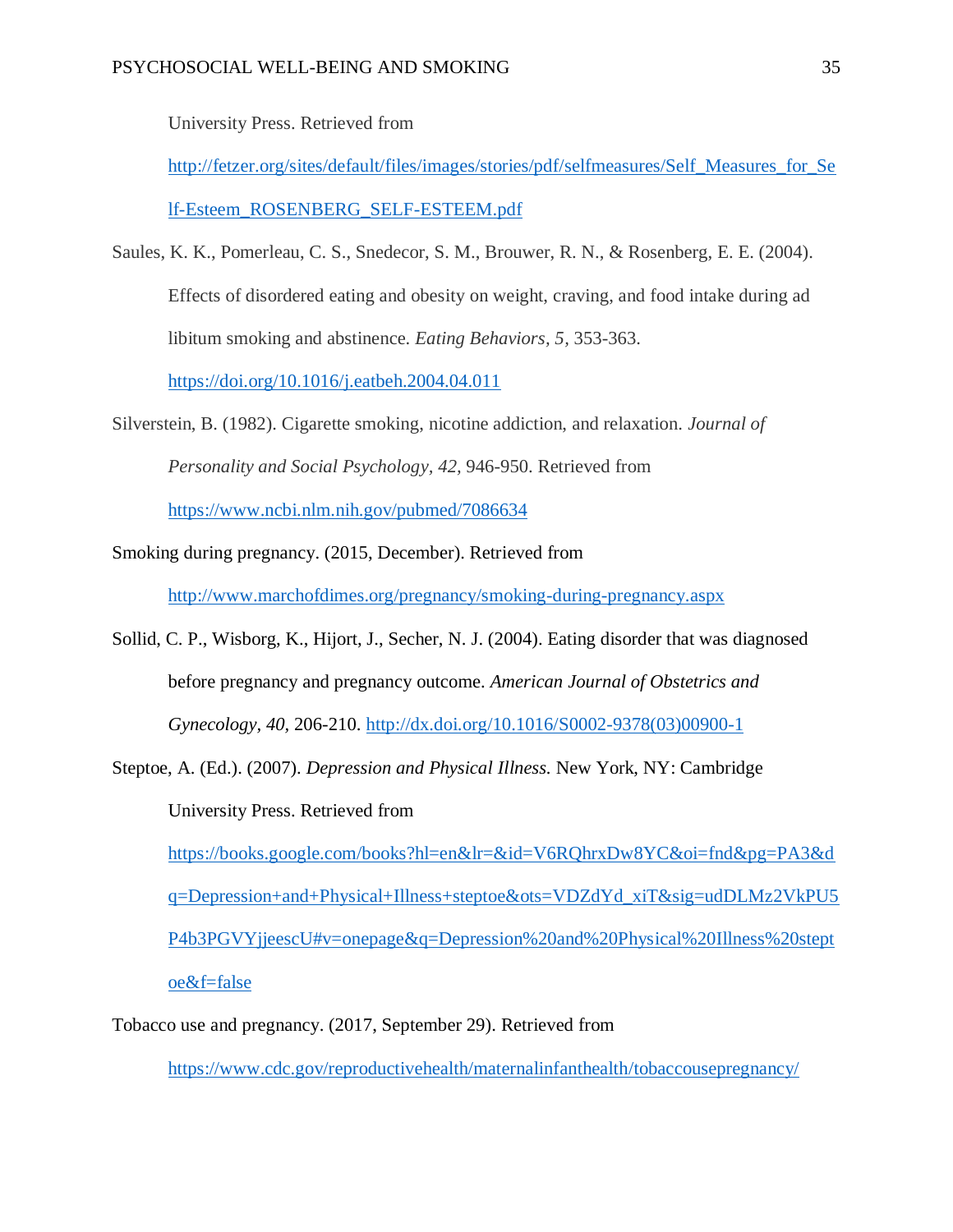- Tsourtos, G., Ward, P. R., & Muller, R. (2008). Smoking and stress: The double-edged sword of living in a disadvantaged area. *Australasian Medical Journal*, *1*(1)*,* 1-17. Retrieved from [https://dspace2.flinders.edu.au/xmlui/bitstream/handle/2328/26517/Tsourtos%20Smokin](https://dspace2.flinders.edu.au/xmlui/bitstream/handle/2328/26517/Tsourtos%20Smoking1.pdf?sequence=1) [g1.pdf?sequence=1](https://dspace2.flinders.edu.au/xmlui/bitstream/handle/2328/26517/Tsourtos%20Smoking1.pdf?sequence=1)
- Waal-Manning, H. J., & de Hamel, F. A. (1978). Smoking habit and psychometric scores: A community study. *The New Zealand Medical Journal, 88,* 188-191. Retrieved from <http://europepmc.org/abstract/med/280799>
- Wild, L. G., Flisher, A. J., Bhana, A., & Lombard, C. (2004). Associations among adolescent risk behaviors and self-esteem in six domains. *Journal of Child Psychology and Psychiatry, 48,* 1454-1467. doi: 10.1111/j.1469-7610.2004.00330.x
- Windle, M., & Windle, R. C. (2001). Depressive symptoms and cigarette smoking among middle adolescents: Prospective associations and intrapersonal and interpersonal influences. *Journal of Consulting and Clinical Psychology, 69,* 215-226. <http://dx.doi.org/10.1037/0022-006X.69.2.215>
- Wisemn, C. V., Turco, R. M., Sunday, S. R., & Halmi, K. A. (1998) Smoking and body image concerns in adolescent girls. *International Journal of Eating Disorders, 24,* 429-433. doi: 10.1002/(SICI)1098-108X(199812)24:4<429::AID-EAT10>3.0.CO;2-D
- Wonderlich-Tierney, A., & Vander Wal, J. S. (2010). The effects of social support and coping on the relationships between social anxiety and eating disorders. *Eating Behaviors, 11,* 85- 91. <https://doi.org/10.1016/j.eatbeh.2009.10.002>
- Xinaris, S., & Boland, F. J. (1990). Disordered eating in relation to tobacco use, alcohol consumption, self-control, and sex-role ideology. *International Journal of Eating*